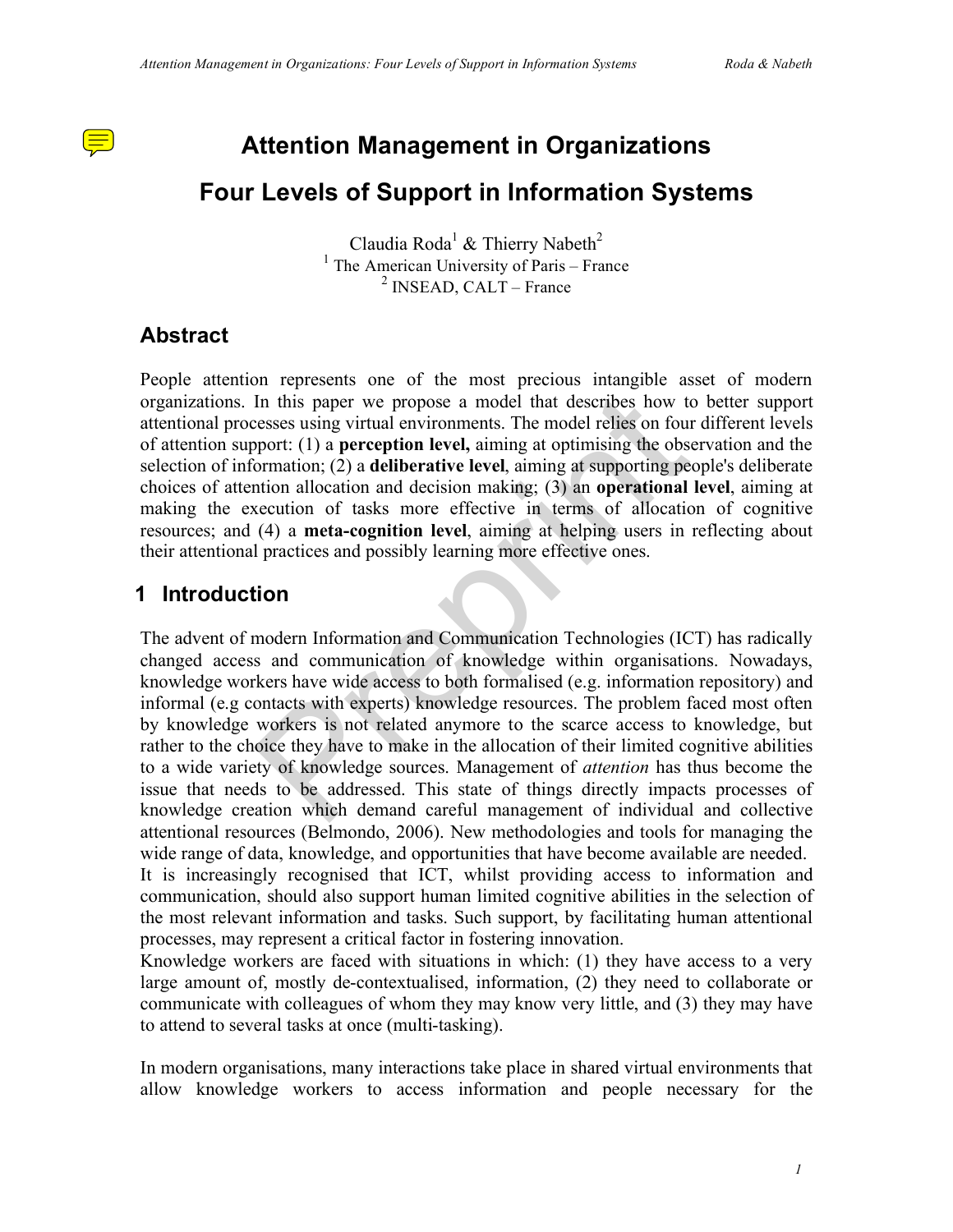achievement of various goals. However shared virtual environments (such as virtual communities, and other collaborative systems), whilst supporting increasingly complex interactions (Nabeth & Roda, 2006; Schroeder & Axelsson), enable new interruption channels which have become an almost constant factor in many working environments. Although interruptions may bring to one's attention information possibly useful for the primary (current) task, it has been widely reported that such interruptions increase the load on attention and memory (Gillie & Broadbent, 1989), may generate stress (Bailey, Konstan, & Carlis, 2001; Zijlstra, Roe, Leonova, & Krediet, 1999), and compromise the performance of the primary task (Franke, Daniels, & McFarlane, 2002; McFarlane & Latorella, 2002; Nagata, 2003; Speier, Vessey, & Valacich, 2003). In order to cope with these new dynamic and far-reaching environments a certain number of practices have been developed to improve the effectiveness of information acquisition and communication, and the interaction with others. Such practices have been often explicitly stated (an online search for "netiquette" will result in a large number of such statements) and are normally accepted amongst ICT users. However, whilst the appropriate use of ICT tools by individuals may reduce the attentional effort required of the community for accessing and managing knowledge, ICT tools themselves represent an important mean to support people's attention.

Within the study of modern management processes Goldhaber (1997), and Davenport and Beck (2001) have stressed that attention is the element that counts the most in the information economy as it is the scarcest resource and it is critical to organizations' success. In the context of work and business, attention is defined as a "focussed mental engagement on a particular item of information", and can be considered both at individual and at organizational level (Davenport & Beck, 2001). For individuals, the focus of attention corresponds generally to the activity they are currently engaged with (such as writing a report, or having a conversation). For the organization, attention represents the number of strategic items that have the focus of the employees within the organization. It has to be noted that, as for an individual, an organization can only focus its attention on a limited number of items. Several studies have been conducted and systems have been proposed to address the alignment of the individuals' goals and the company's goal (and ensure that the attention of the employees is properly oriented toward items relevant to the strategic objectives of the organization). For instance Wright and Snell (1998) propose a unifying framework for strategic human resource management addressing the fit of people and organization. Goal alignment, appraisal, or performance systems (Summers & Dahod, 2003) have also been designed as tools for helping to enforce the focus of the employees on items that are the most critical to the organization. However, information system helping to align the individual and the organizational attention, and more generally Human Resource Management systems, remain very primitive and largely underdeveloped (Chew, 2003). is exact for "netiquette" will result in a large number of s<br>ly accepted amongst ICT users. However, whilst the ap<br>dividuals may reduce the attentional effort required of the<br>managing knowledge, ICT tools themselves repres

Attention represents also an important element for businesses in their interaction with the external world. Organizations need to manage effectively their communication to "get the attention" of their customers and of their potential business partners, since this visibility is increasingly difficult to obtain in a world flooded with information. Managing this communication represents a domain that is however well known and occupied by the media and advertising industry, even if it is facing major transformation (following the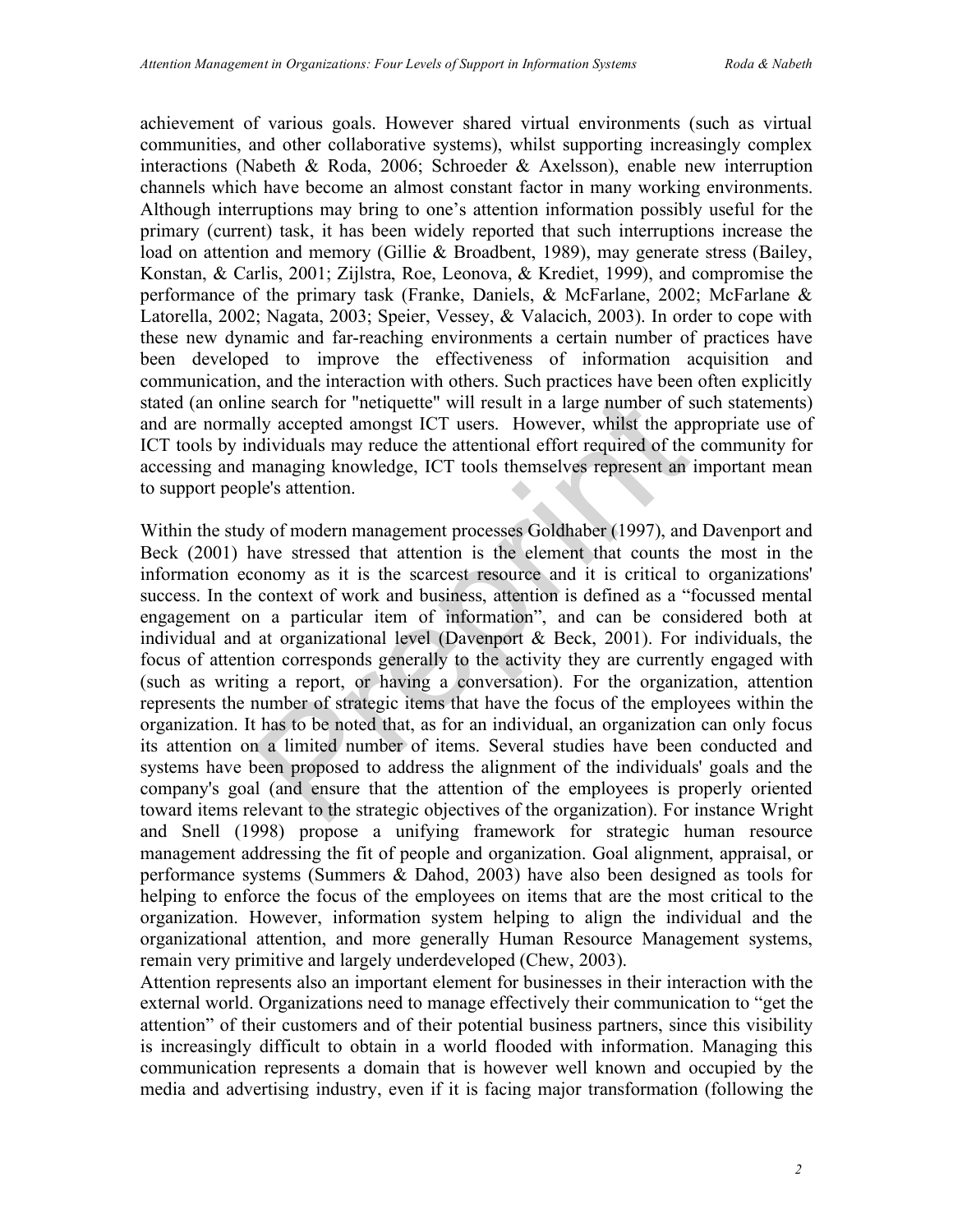advent of the Internet). Although we will not address here the communication dimension of attention in management, this dimension has an important impact on knowledge workers who are both more solicited (and therefore must establish effective filtering strategies) and must ensure that their messages obtain the proper level of attention from receivers without overwhelming them.

In this paper, after briefly discussing the conflict between human bounded cognitive abilities and the increasing demands imposed on knowledge workers, we propose that such conflict may be, at least partially, addressed by appropriately supporting attentional processes in digital environments, and we detail four possible levels of interventions: support to perception, support to deliberation, support to operation, and support to metacognition.

# **2 Reaching the limits of human and organizational bounded cognitive capabilities and capacities**

The advent of the knowledge-based economy has radically transformed the nature of work and business in organizations. Employees, who once used to fulfil relatively routine tasks in stable environments, have now transformed into autonomous knowledge workers who are engaged into rich, diverse, changing, and creative activities in which information processing and participation in virtual community environments play a central role. Learning organisations (Argyris & Schon, 1978; Dodgson, 1993) operate in a continuously changing world and focus on supplying a large diversity of services highly customized to the needs of a multitude of customers. These organisations must rapidly adapt to open, complex, and ever changing environments involving the interaction with a variety of actors and stakeholders. Success factors for these organizations include their capability to listen to their customers, to constantly innovate (Nonaka & Takeuchi, 1995), and to compete with others often by reinventing themselves (Senge, 1994). **1) the limits of human and organization:**<br> **expabilities and capacities**<br>
the knowledge-based economy has radically transforme<br>
ess in organizations. Employees, who once used to fulfil r<br>
environments, have now transform

For the employees, these new conditions have translated in the acceleration of time, the multiplication of projects in which they are involved, and the increased number of collaborations often based on digital interactions. They have to process a considerably larger amount of information and solicitations than in the past (Heylighen, 2004), originating from a multitude of sources and tools. They also must interact with a variety of people, with different functions, cultural backgrounds (Nisbett, 2003), and from different organisations. These interactions increasingly include less formal forms of communication, for which the filtering strategies are more fuzzily defined (for instance Nardi, B., Whittaker, S, Schwarz, H. (2000) indicate that social networks, a filtering mechanisms based on the social process, have become a key source of labour and information).

Yet, humans have not radically changed: people have still very limited capacities for manipulating more than a few concepts at a given time, have difficulties with multitasking, and can only maintain relationships with a limited number of people. For example, Miller's (1956) work on short term or working memory indicates that human being have a maximum capacity to manipulate  $7 + 2$  chunks of information at one time; Rubinstein, Meyer, and Evans (2001) have experimentally demonstrated the high cost of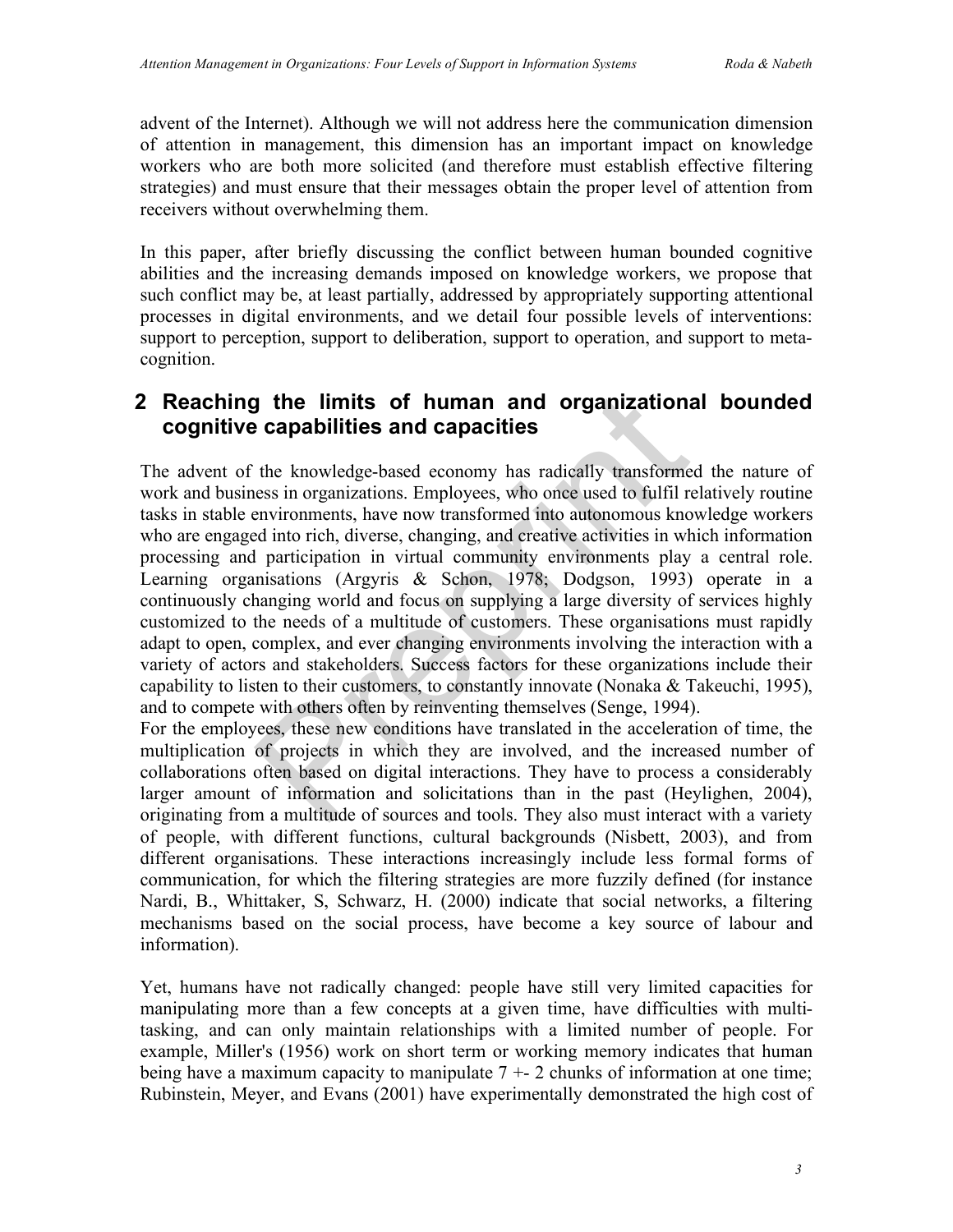switching from one task to another, making multitasking a not very effective strategy when one wants to be more productive; and Dunbar (1993) identifies "a cognitive limit to the number of individuals with whom any one person can maintain stable relationships" and evaluates at 150 people this limit (Dunbar's principle has been for instance applied by the Goretex company to define the maximum number of employees in a factory (Gladwell, 2000)).

Notwithstanding these limitations, increased competition and pressure to augment shareholders value has conducted many organisations more frequently to downsizing rather than to expanding man-power: people are asked to do more in less time. Besides, as indicated previously, they are engaged for completing their work with interactions with a larger number of people than in the past.

How to address the productivity challenge in the information economy, with activities that can not be really automated and without having the possibility to increase the number of employees in the organization or their cognitive performance?

We propose in the next section that better support to attentional processes in general, and in particular in the context of shared virtual environments, may help organizations and individuals in addressing such challenge. We also briefly indicate the work already done towards the development of systems capable of supporting users in their attentional choices (Roda & Nabeth, 2007; Roda & Thomas, 2006).

# **3 Supporting attention**

Studies in cognitive psychology have clearly established (see for example review in (Roda & Thomas, 2006)) that attention allocation depends both on perceptual and deliberative processes. At the **perceptual level**, what we perceive (e.g. see, hear, feel) impacts on what we pay attention to. At the **deliberative level** our goals, motivations, and intentions, also play a role in the determination of our attention focus. Therefore, a natural way to study the support of attention consists in the exploration of mechanisms facilitating the perception of the environment, and the interpretation and the reasoning on this information. really automated and without having the possibility to increase the organization or their cognitive performance?<br>
the next section that better support to attentional processes<br>
the context of shared virtual environments,

At a different level of observation, it is clear that actions require a varying degree of cognitive effort depending on the form and the nature of the task being accomplished. For instance, some activities may require a high level of concentration to get focussed, a higher degree of vigilance, the switching between many subtasks, or be subject to a significant number of interruptions. Therefore at the **operational level** the provision of mechanisms allowing the users to be more effective in term of the cognitive effort allocated to fulfil an objective represents another means of supporting attention.

Finally, we are able, as we are doing here, to reflect about our own strategies for allocating attention, and to learn more effective attention allocation strategies. Therefore, mechanisms supporting the **meta-cognitive level** elaboration and evaluation of strategies for attention allocation can be proposed as another means of supporting user's attention.

To summarize, we propose that attention should be supported at four levels: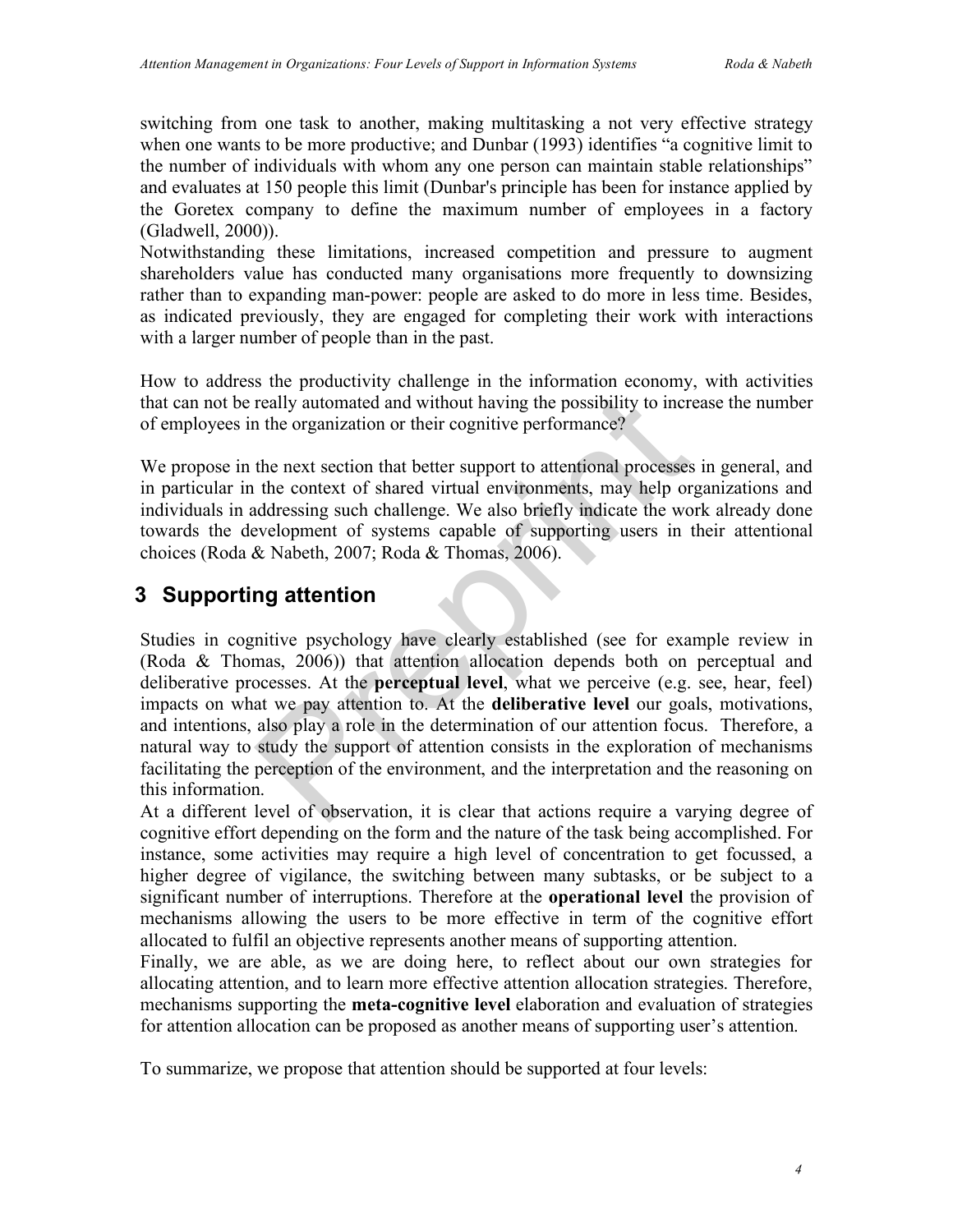- At the perceptual level by, for example, facilitating access and selection to relevant information or presenting interruptions at the appropriate level of prominence.
- At the deliberative level by, for example, supplying tools for the control of task priorities, by motivating individuals who are loosing focus, or by giving the possibility to the user to better assess the impact of their actions.
- At operational level by, for example, simplifying some attention related operations such as restoring the context of interrupted tasks, filtering incoming information, or reducing the required level of vigilance over planned activities. For instance in the latter case, mechanisms such as watch lists or notification, may release the user to regularly check for the availability of an important information
- At the meta-cognitive level by, for example, providing self-diagnostic tools, helping the acquisition of more effective attention allocation strategies.

This division in "levels of support" is obviously artificial but it is fundamental for a detailed analysis of attentional breakdowns and possible support strategies. A combination of processes at several levels normally craft human attention allocation strategies.

### *3.1 Supporting attention at the perceptual level*

Supporting perception means increasing both the ability to notice relevant information and to discard the irrelevant. We recognise at least four different manners in which perception may be enhanced: (1) facilitating the selection of relevant information (2) facilitating information comprehension, (3) supporting group perception, and (4) presenting interruptions at the correct level of prominence. These four issues (information selection, information comprehension, group perception, and presentation prominence) are strongly related. Access to information, in fact, has become problematic not only because of the sheered quantity of information available, but also, and especially, because individuals have very little tools and facilities enabling them to easily perceive what the content of a resource may be, how, when, and by whom the resource was created, edited, and accessed. Not only more resources are available but also more people may be related to each resource. Purposely designed digital tools may however support individuals in their perception of resources. is the acquisition of more effective attention allocation strate<br>
n "levels of support" is obviously artificial but it is function<br>
sis of attentional breakdowns and possible support<br>
f processes at several levels normally

Information selection may be facilitated by the use of information filtering, and visualisation mechanisms. The former allow the user to select, statically (i.e. once for all) or dynamically, relevant types of information. Information filtering mechanisms may be based on more or less sophisticated selection algorithms or, in the case of social filtering, may use human evaluators who classify or assign ratings to various items. Visualization mechanisms aim at representing information to the user in the most appropriate format (see Toet (2006) for a review) and they should deal with the subtle processes that regulate human perception (Healey, 2005). Our ability to "see" something, in fact, does not depend solely on what we are presented with, but also on what we are looking for, or we expect (Egeth & Yantis, 1997; Rensink, 2000; Wolfe, Klempen, & Dahlen, 2000). Visualisation mechanisms may be coupled with, or replaced by information presentation based on non-visual modalities (Abowd, Mynatt, & Rodden, 2002) whereby several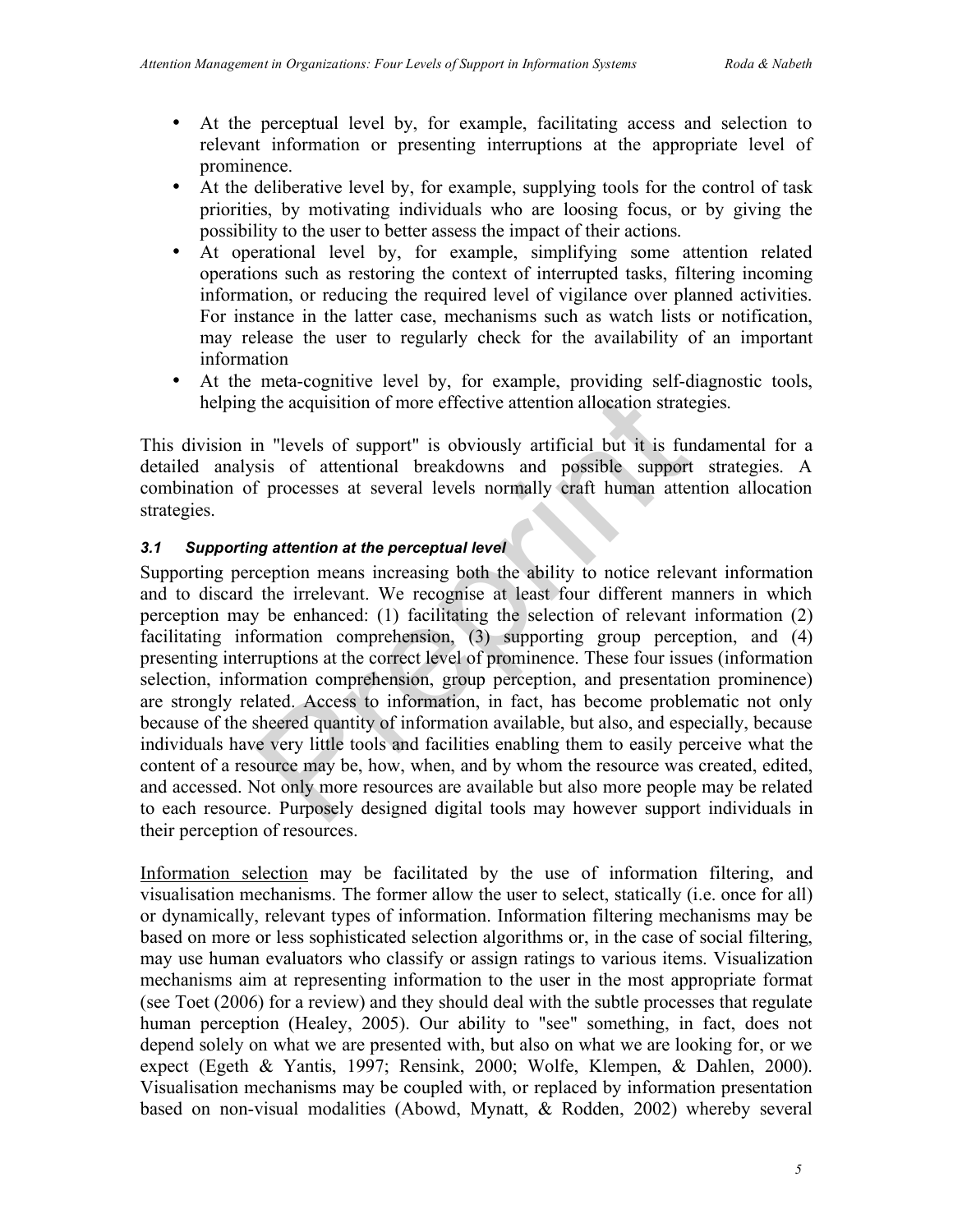channels are employed in order to communicate with the user. Further, in certain situations information may be made more visible, credible, and comprehensible by being communicated by an embodied agent (Lester, Converse, Kahler, Barlow, Stone, & Bhogal, 1997; Picard, 1997, 2004).

Several techniques have been, or may be, used in order to facilitate information comprehension, and therefore reduce the cognitive load associated to selecting the most relevant pieces of information, or the most appropriate action to perform. They involve providing meta-level / abstract information about people, documents, or tasks. For instance, indicators that abstract the information related to a document may include the category of the document, the size of the document, the date of creation of the document, the author, but also the popularity of the document. Similarly, the indicators that abstract a discussion space may include the number of threads, the number of messages that have been posted in the last day, or the topics generating most debate. A recent project addressing the collection of attention related meta-data is *Attention. XML* (Sifry, Marks, Çelik, & Hayes, 2006) which targets blogs and feeds. *Attention. XML* tracks data such as: what has been read, what the user has spent time on, recommendations, etc.

Extending the Attention XML framework, Wolpers and his colleagues (Wolpers, Martin, Najjar, & Duval, 2006) propose to "unobtrusively capture the attention of employees at the workplace (e.g. through workflow systems, knowledge management systems, human resource management systems, etc.) and use the captured information to enable a targeted steering of learning process of the employee in companies in accordance with company's and employee's aims and goals." 1 the last day, or the topics generating most debate. A collection of attention related meta-data is *Attention. XML* is, 2006) which targets blogs and feeds. *Attention. XML* tracead, what the user has spent time on, reco

Abstract information may also display relationships amongst documents or tasks in the form of graphs allowing users to quickly understand and navigate a web of interrelated items.

Bier and colleagues (Bier, Stone, Pier, Buxton, & DeRose, 1993, p.73) also use meta-data information as part of Magic Lens as "filters that modify the presentation of application objects to reveal hidden information, to enhance data of interest, or to suppress distracting information".

When working or learning in a group physically co-present, the group's activity influences group perception and the focus of attention of each individual in several manners. The following are three examples of such influence. First, devoting one's attention to a given activity may be necessary in order to ensure the good functioning of the whole group (as in the case when one allocates attention to a task because the completion of the task is a prerequisite for the activity of other members of the group). Second, mechanisms of peer pressure may result in diverting one's attention from its natural course. Third, one's decision on whether to interrupt the activity of others may be guided by social cues, social rules, and knowledge about what the other person is doing.

As physical co-presence is increasingly reduced in favour of device-mediated presence, many of the cues necessary for the group activity to influence individual and group attention became more fuzzy or disappear completely. In order to enable people to appropriately allocate attention in situations such as the ones exemplified above, attention aware systems may support individual and group perception by supplying cues of others' activity, their level of involvement in the activity, their role, etc. Erikson and his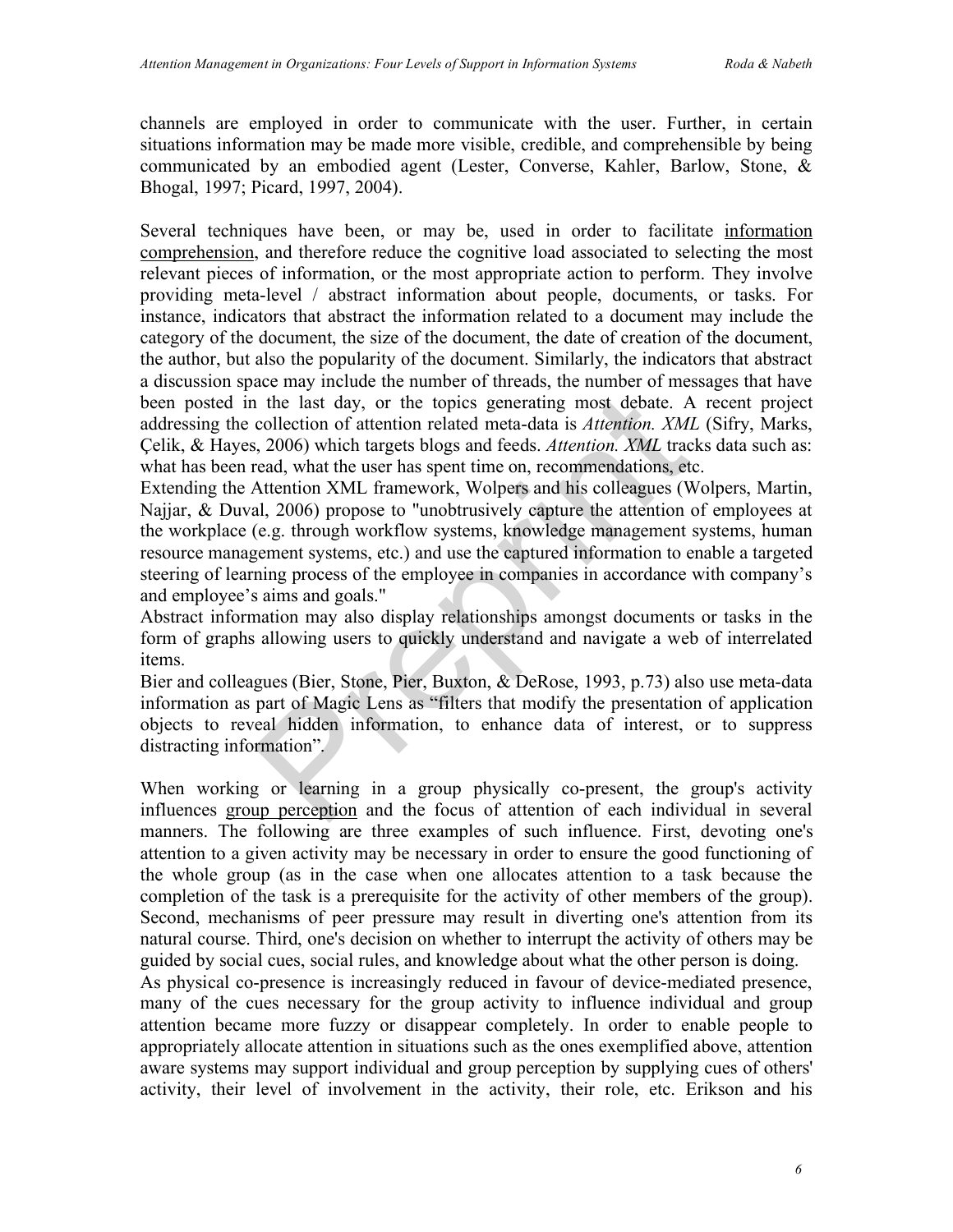colleagues (Erickson, Halverson, Kellogg, Laff, & Wolf, 2002) address this problem in their research on *social translucence*.

It is interesting to note that, whilst many of the issues discussed above are due to the introduction of device-mediated communication, Vertegaal and his colleagues (Vertegaal, Chen, Shell, & Mamuji, 2006) propose to introduce device mediation in co-located environments and use information about individual's attention in order to dynamically adapt the configuration of the work environment to different attentional needs.

Presenting interruptions at the correct level of prominence may significantly reduce load at the perceptual level. Whilst in co-located communication we have developed a vast range of interruption strategies that vary in their level of prominence (e.g. standing next to a person waiting for the previous conversation or activity to be finished, making signs to signal the intention to communicate, intrude into one's conversation or activity in a more or less polite or urgent manner), the choice of the strategy is not only based on the knowledge of the message we want to communicate but also on some knowledge of the activity of the person we want to interrupt. In the case of device-mediated communication, knowledge workers are once again lacking half of the picture. This makes the choice of the appropriate interruption prominence much more difficult to evaluate. Notification can take a variety of forms, such as the sending of an email or of an instant message, the posting of a message in a chat box, the displaying of an item in the home page of a portal, the display of a blinking icon, or the intervention of an artificial character. The most appropriate format depends on a variety of factors, including the current state of the receiver (e.g. he/she is busy and should not be disturbed, or he/she is consulting the mailbox), the amount and complexity of information that needs to be communicated, the urgency of the communication, and the relevance of the information being communicated to the receiver. Whilst it has been shown that supplying information about pending tasks improves people's ability to manage interruption (C. Y. Ho, Nikolic, Waters, & Sarter, 2004), the notification modality may impact on the user activity at various levels: it may go completely unnoticed, it may smoothly integrate with the user's current task, or it may capture the user's attention and cause a temporary or durable focus switch. McCrickard and his colleagues (McCrickard, Catrambone, Chewar, & Stasko, 2003; McCrickard & Chewar, 2003) propose to measure the effects of visual notification with respect to four parameters: (1) users' interruption caused by the reallocation of attention from a primary task to a notification, (2) users' reaction to a specific secondary information cue while performing a primary task, (3) users' comprehension of information presented in secondary displays over a period of time, and (4) user satisfaction. They provide recommendations indicating, for example, that small sized inplace animation can be defined as best suited for goals of minimal attention reallocation (low interruption), immediate response (high reaction) and small knowledge gain (low comprehension). Bartram, Ware, and Calvert (2003) propose the use of moticons (icons with motions) as an effective visual technique for information rich displays that minimise distraction. Finally, Arroyo and Selker (2003) study the effects of using different modalities for interruption in ambient displays concentrating on the effects of heat and light channels. blite or urgent manner), the choice of the strategy is not on<br>the message we want to communicate but also on some kie<br>e person we want to interrupt. In the case of<br>i, knowledge workers are once again lacking half of th<br>ice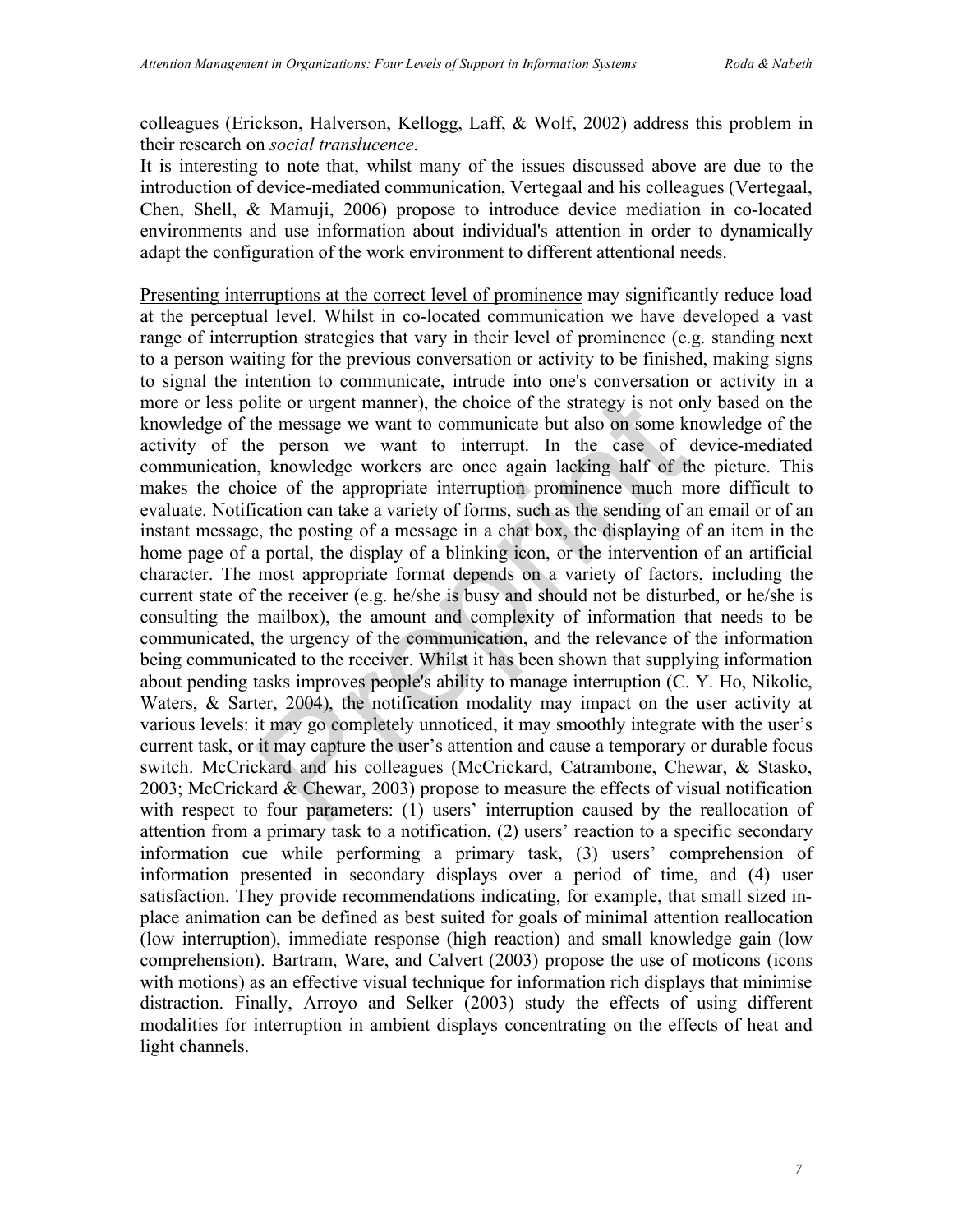### *3.2 Supporting attention at the deliberative level*

Whilst at the perceptual level attention is influenced by external stimuli, at the deliberative level attention is influenced by one's goals, motivations, and intentions; further, these two processes (perceptive and deliberative) constantly interact to determine one's attentional state. For example, although an external stimulus may effectively attract someone's attention, a lack of motivation for the proposed focus will quickly divert his/her attention to another item. On the other hand, one may be motivated to focus on a certain item (because, for example, he/she is pursuing a certain goal) but an inappropriate presentation of the content (at the perceptual level) may hinder the establishment of the desired focus. This section analyses how attention may be supported at the deliberative level. It considers situations in which the knowledge worker:

- Looses motivation and/or stops actively pursuing a worthwhile focus;
- Looses track of the planned sequence of activity and/or experiences difficulties in prioritising his/her activity;
- Does not make best use of time resources or looses track of time
- Has difficulties in selecting the most effective focus for the goal of the group

Many experiments as well as folk wisdom tell us that loss of motivation, together with tiredness, is one of the main reasons for loosing focus of attention. Motivations may be provided in many different forms. In certain situations it may be enough to remind the knowledge worker what he/she was doing, in other cases it may be necessary to supply some help in order to encourage him/her pursuing the activity.

### 3.2.1 Support to prospective memory

Two problems often encountered in situations of heavy cognitive load and multitasking are related to the correct continuation of planned activities, and the evaluation of relative priorities of concurrent tasks. These problems have been studied in relation to *prospective memory* failures. Differently from *retrospective memory*, which allows us to remember facts of the past (e.g. people's names, the lesson studied yesterday), prospective memory allows us to remember planned activities in the future (e.g. go to a meeting, complete writing a paper, turning off the stove in 30 minutes) (Meacham & Leiman, 1982) and it is closely related to intentionality (Marsh, Hicks, & Bryan, 1999; Sellen, Louie, Harris, & Wilkins, 1996). Whilst prospective memory is essential for the normal functioning of our daily activity, prospective memory failures may account for up to 70% of memory failures in everyday life (Kvavilashvili, Messer, & Ebdon, 2001). Prospective memory failures have been shown to significantly hinder performance in working environments (M Czerwinski & Horvitz, 2002) and to intervene differently depending on the age of the subjects (Kvavilashvili, Messer, & Ebdon, 2001). ing his/her activity;<br>the make best use of time resources or looses track of time<br>ficulties in selecting the most effective focus for the goal of<br>ents as well as folk wisdom tell us that loss of motivatio<br>e of the main re

Prospective memory doesn't simply require remembering something, but it also requires remembering it at the *correct time*; such *correct time* may be represented by an actual time (e.g. going to a meeting at 2pm) or by the occurrence of an event or a series of events (e.g. publish the minutes once everyone has approved them). This has brought the distinction between *event-based* and *time-based* remembering tasks (Sellen, Louie, Harris, & Wilkins, 1996).

One obvious way to support prospective memory is through reminder services. As the need for reminder services has become ubiquitous amongst knowledge workers, we have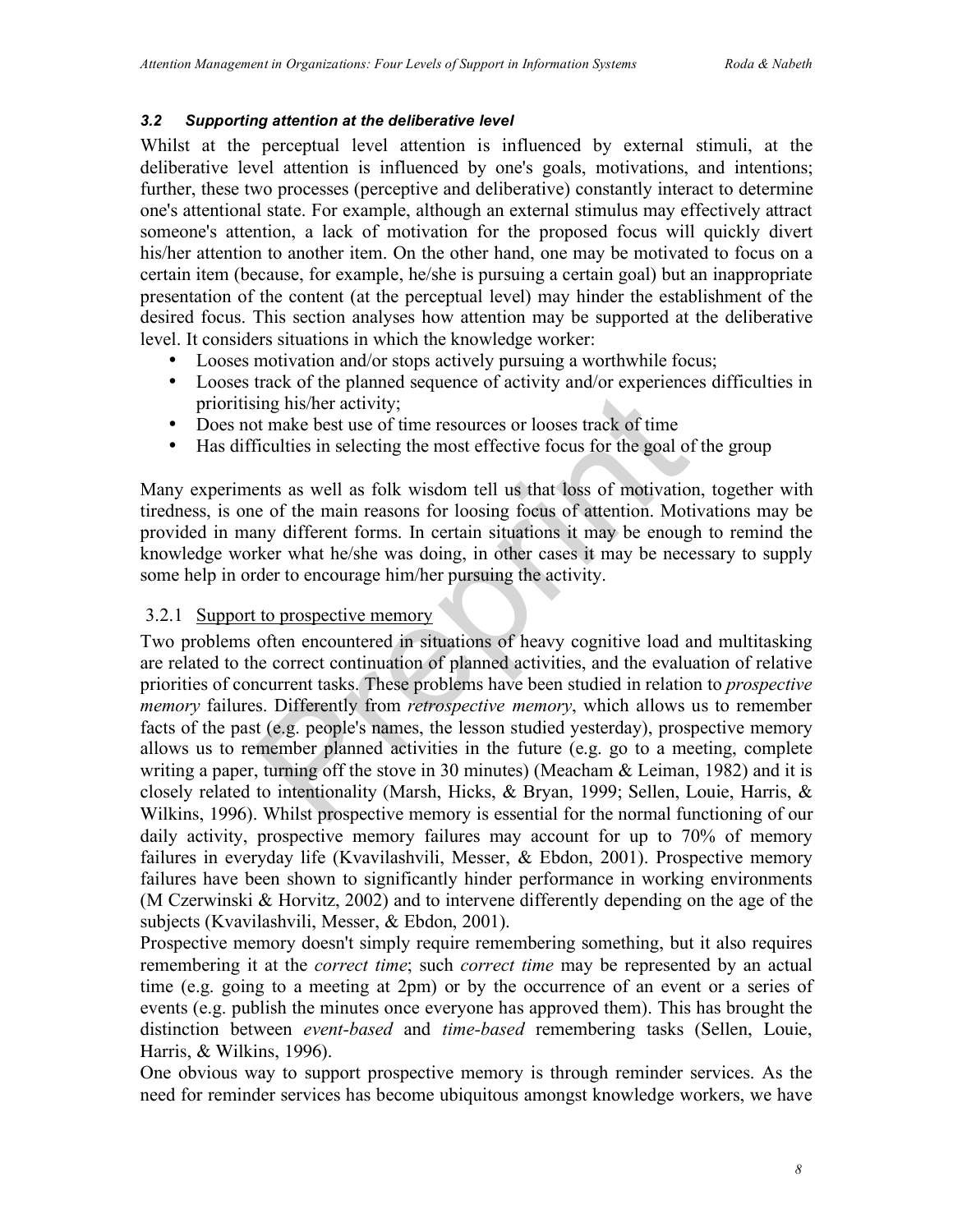seen the usage of tools such as digital diaries and Personal Digital Assistants (PDAs) increase dramatically. However these tools are still very primitive if compared to the real needs of knowledge workers. Systems offering reminders services should be able to issues reminders at a specified time or at the occurrence of a given event. These reminders should also help knowledge workers remembering to resume tasks that have been interrupted (a study reports that in over 40% of the cases in which tasks are interrupted, they are not resumed (O'Conaill & Frohlich, 1995)). Further, resuming a task doesn't only require remembering to restart the task but it entails being able to somehow re-establishing the context of that task. This may require a significant cognitive effort on the side of the knowledge worker. As a consequence, whilst at deliberative level a system may support task continuation via reminders, at the operational level, task resumption should be further supported by enabling individuals to easily re-establishing the task context (see section 3.3.1).

Since, in some situations it isn't possible for the system (or even the user) to know the set of subtasks required to continue a resumed task, presenting the user with information about the context of the interrupted task may facilitate resumption. A few researchers have already explored this possibility by developing systems that create logs of events that may help the user remembering about the context of an interrupted task; see (M Czerwinski & Horvitz, 2002) for an overview of this research.

Multitasking and interruptions not only impose the cognitive load related to remembering what one was doing when resuming a task, but also generates the problem of keeping a clear idea of what other important tasks lay ahead. In situations of multitasking, in fact, it may be difficult to keep track of relative priorities between tasks. Several mechanisms may be used to help knowledge workers in the allocation of attention to the most urgent tasks; these include the explicit definition of prerequisites or constraints for task execution, tasks deadlines, as well as interruption management. For instance an agenda can be used to help people keeping track and organizing the execution of different tasks. Such an agenda may reduce the cognitive load by giving an overall view of the way tasks are ordered, facilitating the planning and execution of tasks, allowing individuals to limit the number of tasks executed concurrently, and reducing the need for the knowledge worker to think about a particular task until it is necessary. On the basis of the contents of the agenda, digital systems may automatically send notifications about tasks due soon, relieving the knowledge worker from remembering about these events. Task agendas may also include information enabling the automatic evaluation of the satisfaction of prerequisites for actions execution, helping people to allocate attention only to those actions whose prerequisites are fulfilled. situations it isn't possible for the system (or even the user)<br>quired to continue a resumed task, presenting the user v<br>ext of the interrupted task may facilitate resumption. A<br>xplored this possibility by developing system

Another consequence of task complexity and/or multitasking is an increased difficulty in the selection of the most appropriate information or task to attend in the available time. For example, given a limited amount of time available to perform a task, and two pending tasks of similar urgency but different durations, if one of the two tasks can be completed within the available time and the other one cannot, it is often more profitable to attend the task that can be completed within the available time rather than the other one. Knowledge workers often disregard these types of time-allocation evaluations when they work in complex multitasking environment.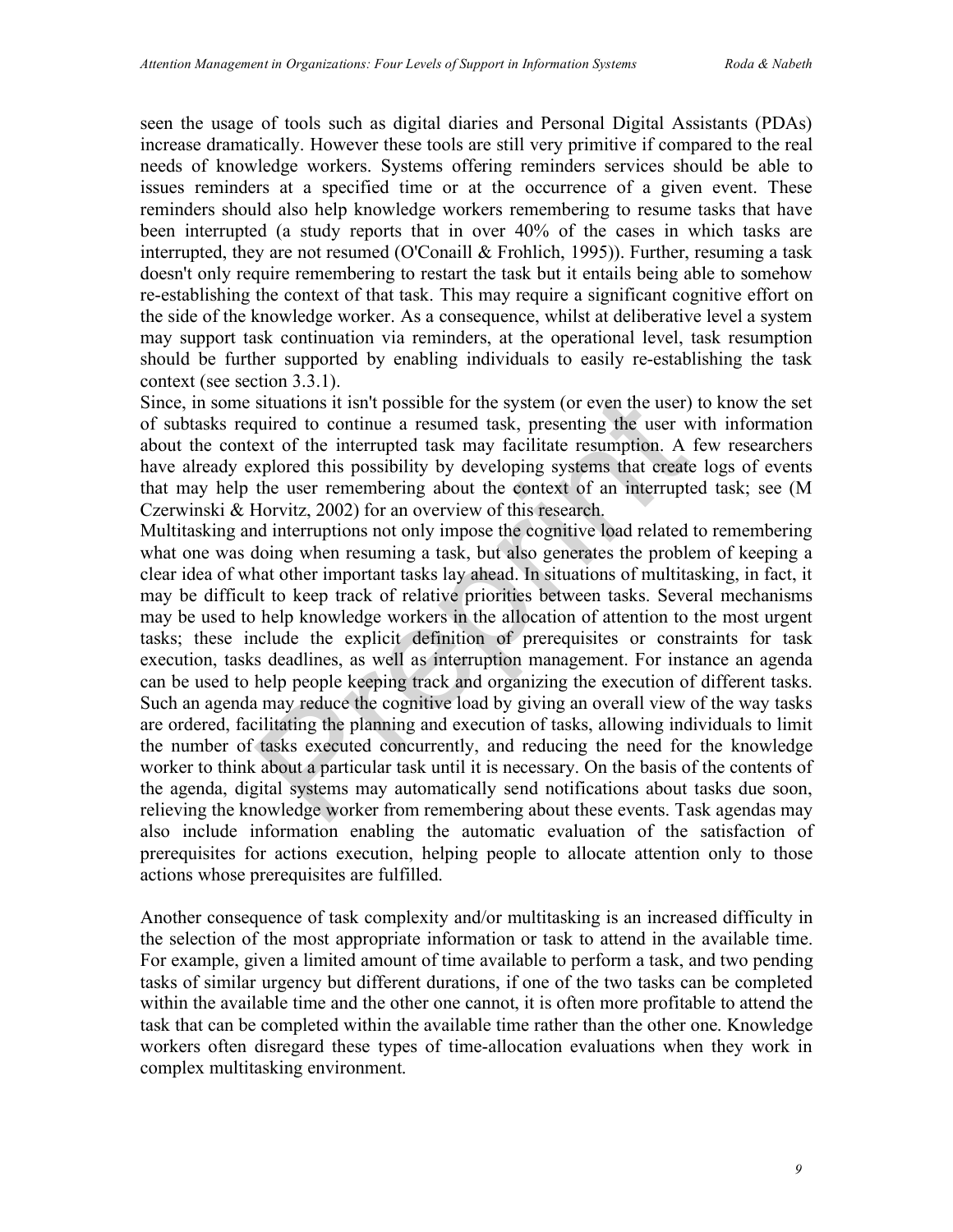### 3.2.2 Support to group level attention

In classic, strictly structured, collaborative environments, the role of the group manager is often that of a moderator capable of identifying information and tasks that are relevant and beneficial for the whole group. This can be reflected in at least two different types of attention-related actions.

First, managers are aware about task dependencies between tasks performed by different group members, and therefore they are able to suggest to a group member to attend a certain task because that task is critical for the action of other group members. Second managers are often aware of the overall foci of all the members of a group and they can therefore make sure that relevant information on resources and tasks can be diffused within the group.

In more decentralised collaborative environments typical of modern organisations, collaborative groups don't always have an individual manager with control on the attention-related actions mentioned above. Digital systems could partially support group level attention by enabling individuals to take-on those actions themselves. For example, by tracking access to, and actions on documents, digital systems may be able to inform group members about those tasks that are receiving the most attention from other knowledge workers. Similarly, the most popular action sequences may be used by the system to recommend task continuation strategies. This type of system behaviour is similar to the behaviour of collaborative recommender systems (a recent review of recommender systems can be found in (Adomavicius  $\&$  Tuzhilin, 2005)). In a similar line, such tools may make users aware of the impact of their actions on others, therefore contributing to their motivation. Indeed, as proposed by (Bandura, 1994) with the concept of self-efficacy, people do not usually sustain their actions if they do not believe that what they do produces the desired results. Finally, we can mention the advent of new mechanisms that have emerged as part of the web 2.0 (O'Reilly, 2005), and which aim at creating conditions facilitating the emergence of collaboration (McAfee, 2006). In particular collaborative tagging (Marlow, Naaman, Boyd, & Davis, 2006), that can be found in services such as *del.icio.us*, provides the possibility to display, via tag clouds, topics that are receiving the highest level of attention from the community of its users. From the dividend and manner and the detions mentioned above. Digital systems could partiall<br>by enabling individuals to take-on those actions themselve<br>eess to, and actions on documents, digital systems may be<br>s about tho

In relation to group level support for task dependencies, it may happen that delaying, or minimising the impact of a notification message in order to optimise the performance of one user, results in sub-optimal performance for the group as a whole (as in the case when the activity of some members of the group depends on the prompt notification and consequent response of another member). In these situations strategies optimising individual attention allocation may not be sufficient and the selection of the notification strategy must take into account also the state of other users. Although most of the work on the evaluation of the cost/benefits of interruptions has been done taking the point of view of the user being interrupted, some analysis takes into account also the cost/benefit to the interrupter, and the joint cost/benefit (Hudson, Christensen, Kellogg, & Erickson, 2002; O'Conaill & Frohlich, 1995).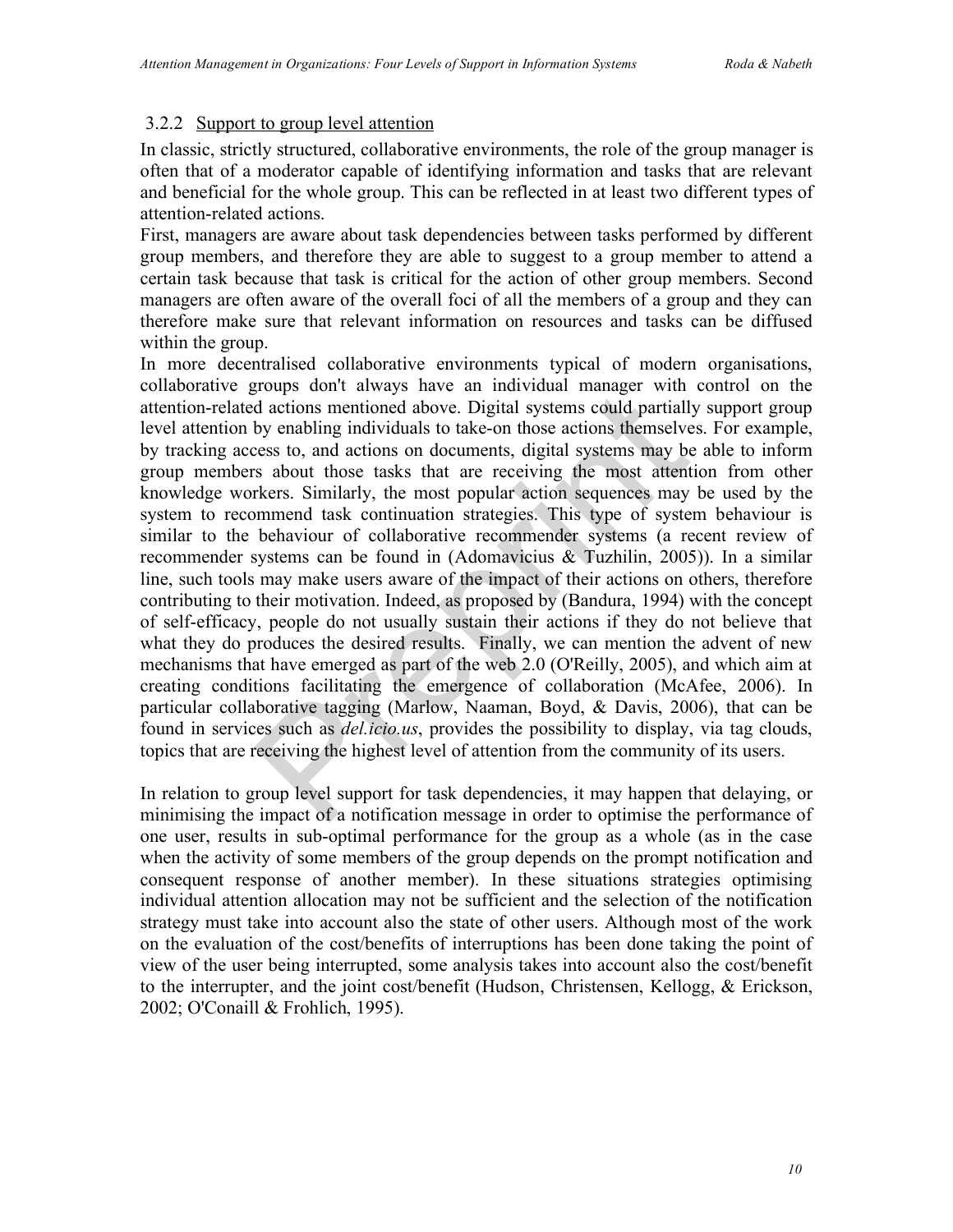### *3.3 Supporting attention at the operational level*

Different approaches can be proposed to support the actions of the user in a way that is more attention effective, i.e. leading to the same result whiles mobilising less cognitive effort.

A first way of supporting users at the operational level is to help them to be more effective at managing several tasks. For instance some mechanisms may make the interruption of tasks less disturbing, whereas some other mechanisms may help users in recovering more easily from an interruption.

A second approach consists in providing mechanisms automating some tasks that can help reducing cognitive load. For instance a notification mechanism or a watch list may relieve users from the need to dedicate a portion of their attention to the monitoring of a particular source of information.

### 3.3.1 Support for multi-tasking and interruption

As indicated previously, people are very ineffective at working on too many things at the same time because of the limited human multitasking capabilities, Rubinstein, Meyer, and Evans (2001) for example, evaluated the high costs of switching from one task to another. People are also subject to burnout (Maslach, Schaufeli, & Leiter, 2001) when they are the objects of excessive overload and when they feel they are loosing control of the situation. If or multi-tasking and interruption<br>eviously, people are very ineffective at working on too mause of the limited human multitasking capabilities, Ru<br>01) for example, evaluated the high costs of switching fie are also subj

The operational support of attention consists in providing mechanisms helping knowledge workers to efficiently allocate attention amongst many tasks and interruptions sources.

In many ways, support at operational level is similar to the support we obtain by writing ourselves little notes to remind us what to do; or by hiring a secretary who acts as a filter for interruptions, helps us remember about engagements, people, or important information, and takes over the execution of certain tasks. Here we consider situations in which the knowledge worker:

- Needs to resume an interrupted task;
- Deals with frequent interruption at various degrees of urgency;
- Delegates task execution

In situations characterised by frequent interruptions or tasks alternation, a significant increase in cognitive load is related to the actions necessary to restoring the context of an interrupted task at resumption time. A diary study tracking the activity of knowledge workers over a week reports that participants in the study rated as significantly more difficult to switch to those tasks that required "returning to" after an interruption, that "the *returned-to* tasks were over twice as long as those tasks described as more routine, shorter-term projects", and that "*returned-to* tasks required significantly more documents, on average, than other tasks" (Mary Czerwinski, Horvitz, & Wilhite, 2004, 178 - 179). As a large part of the activity of knowledge workers happens on computers, systems capable of saving the context of interrupted tasks and restoring this context on demand may significantly reduce cognitive load and minimise task resumption time. Task resumption is particularly critical in the context of current desktop interfaces because such interfaces force an "application oriented" rather than "task oriented" approach to computer based activities (Clauzel, Roda, & Stojanov, 2006; Kaptelinin & Czerwinski, 2007; Roda,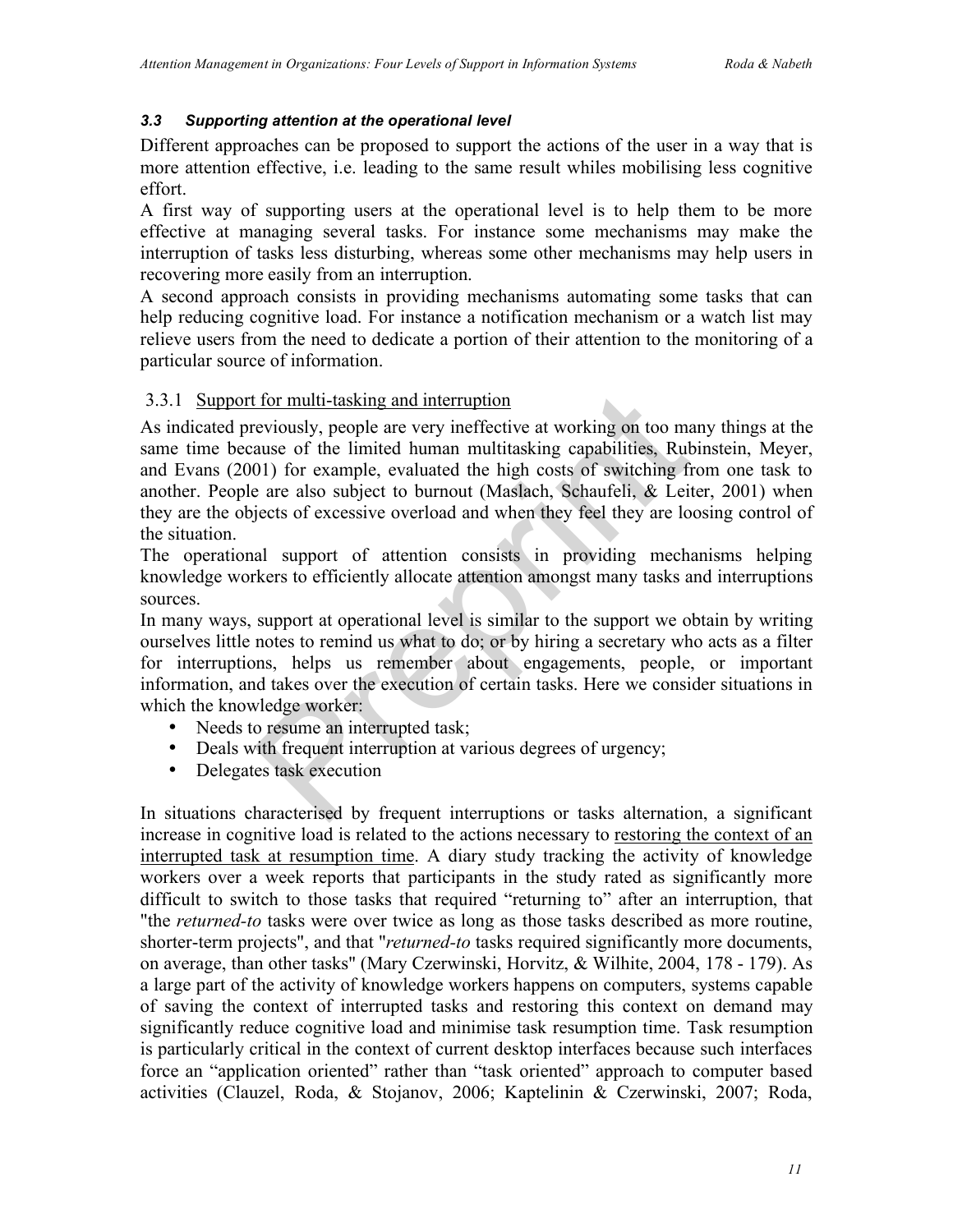Stojanov, & Clauzel, 2006). In order to complete a task (say write a report) the user is forced to fragment the task in subtasks (such as using a word processor to write some text, collecting data from a spreadsheet in order to paste it in the text). This artificial fragmentation of the original task imposes an increased cognitive load on the user. An innovative approach allowing users to organise their work in a task oriented, rather than application oriented manner is presented in (Clauzel, Roda, & Stojanov, 2006; Roda, Stojanov, & Clauzel, 2006).

As multi-tasking and interruptions have become the norm in modern working environments (Mary Czerwinski, Horvitz, & Wilhite, 2004; Gonzalez & Mark, 2004; Mark, Gonzalez, & Harris, 2005), an obvious manner for attention aware systems to support attentional processes is to supply personalised and adaptable notification systems that reduce the disruption provoked by digital interruptions. Notification systems have been studied in a wide variety of application domains including messaging systems (Cutrell, Czerwinski, & Horvitz, 2001; M. Czerwinski, Cutrell, & Horvitz, 2000; Horvitz, Kadie, Paek, & Hovel, 2003), alerting in military operations (Obermayer & Nugent, 2000), shared document annotation (Brush, Bargeron, Gupta, & Grudin, 2001), and enduser programming (Robertson et al., 2004). Interruption and notification management must take into account many factors (see for example the taxonomy in (Gievska, Lindeman, & Sibert, 2005)) that span across the various levels of support for attention (from perception, to meta-cognitive) and collectively contribute to making an interruption more or less appropriate or disruptive. Research on interruption management has covered many of these aspects which include: the context of interruption, the timing of the interruption, and its content. in a wide variety of application domains including mestinski, & Horvitz, 2001; M. Czerwinski, Cutrell, & Horvitz & Horvitz, 2003), alerting in military operations (Oberma locument annotation (Brush, Bargeron, Gupta, & Gru

Interruptions bring to one's attention events or information that may have different degrees of utility and may provoke more or less disruption in the current activity. Whilst it has been argued that in certain situations (simple primary tasks) interruptions may facilitate task performance (Speier, Vessey, & Valacich, 2003), a significant body of research reports on the negative effects of interruptions both on the effectiveness and agreeableness of task performance (Bailey, Konstan, & Carlis, 2001; Zijlstra, Roe, Leonova, & Krediet, 1999) (Franke, Daniels, & McFarlane, 2002; McFarlane & Latorella, 2002; Nagata, 2003; Speier, Vessey, & Valacich, 2003).

The cognitive load of the task being interrupted, as well as the level of involvement of the user with this task are deciding factors for the effect that an interruption may have (Fogarty, Ko, Aung, Golden, Tang, & Hudson, 2005). In general, the effects of interruption will depend on how well the new information is integrated in the context of the current activity. For example, Carroll and his colleagues (Carroll, Neale, Isenhour, Rosson, & McCrickard, 2003), focussing on the support of collaborative activities, argue that awareness information should be related to the user's current activity. Deciding what exactly the user is doing (i.e. what the current task is) is one of the most crucial aspects in interruption management. However, in current computer supported collaborative environments not only it is difficult to exactly evaluate what people are doing, but even establishing whether they are at all available may be a challenge (Fogarty, Lai,  $\&$ Christensen, 2004; Horvitz, Koch, Kadie, & Jacobs, 2002). In face to face situations, human being are quite capable, in a very small time, and with a limited knowledge of people's activity, of deciding whether an interruption would be acceptable or not. Studies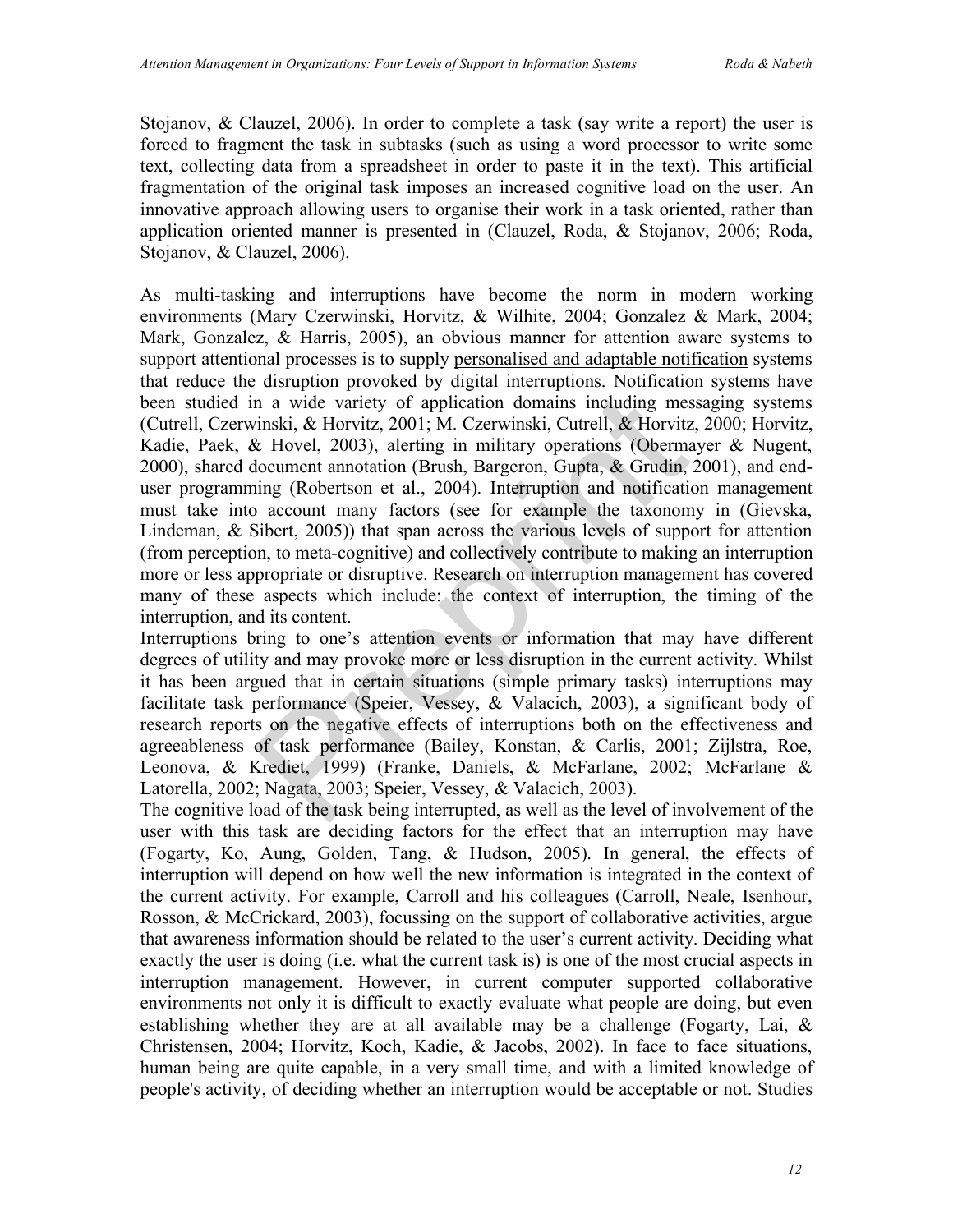that have tried to replicate this human ability to evaluate interruptibility include sensor based predictive statistical models of interruptibility (Fogarty et al., 2005; Fogarty, Hudson, & Lai, 2004) and methods for learning models from data that can be used to compute the expected cost of interruption for a user (Horvitz & Apacible, 2003; Horvitz, Koch, & Apacible, 2004).

The exact point in time when the interruption is delivered may make a significant difference on whether and how the interruption is perceived and on how much disruption it will bring to the current task, see, for example (Rudman & Zajicek, 2006).

One of the most influential works in notification timing proposes four design solutions to coordinate user interruptions: ''immediate, negotiated, mediated, and scheduled. Interruptions can be delivered at the soonest possible moment (immediate), or support can be given for the person to explicitly control when they will handle the interruption (negotiation). Another solution has an autonomous broker dynamically decide when best to interrupt the user (mediated), or to always hold all interruptions and deliver them at a prearranged time (scheduled)'' (McFarlane & Latorella, 2002, p.5) and conclude that in most situations negotiation is the best choice.

More recent work however has aimed at a much finer grained analysis of interruption time. In particular, several authors propose that interruptions taking place at "break points" in the user activity (e.g. when the user has finished a task and is about to start another one) are less disruptive (Bailey & Konstan, 2006; Iqbal, Adamczyk, Zheng, & Bailey, 2005).

Appropriate selection of interruption time is particularly critical in wireless devices because the user may be carrying/wearing such devices in a wide variety of situations. Ho and Intille (2005) propose a context-aware mobile computing device that "automatically detects postural and ambulatory activity transitions in real time using wireless accelerometers This device was used to experimentally measure the receptivity to interruptions delivered at activity transitions relative to those delivered at random times" (J. Ho & Intille, 2005, p.909). user (mediated), or to always hold all interruptions and de (scheduled)" (McFarlane & Latorella, 2002, p.5) and negotiation is the best choice.<br>
ork however has aimed at a much finer grained analysis ular, several authors

The content presented to knowledge workers with a notification mechanism may range from a notification of information availability (e.g. a flashing icon indicating the presence of email) to complex awareness mechanisms (e.g. awareness display in a distributed collaborative system), to a complete switch of context (e.g. opening of a new window with a new application).

Whilst notification modality has been often studied, few authors have directly addressed the problem of the adaptation of the message content to the attentional state of the user. An example of a system that addresses this problem is READY. READY is a natural language interface that dynamically adapts to the user's time pressure, and working memory limitations. For example shorter messages are used if the user is under time pressure, longer ones if the user is more available (Bohnenberger, Brandherm, Grossmann-Hutter, Heckmann, & Wittig, 2002; Jameson, Schafer, Weis, Berthold, & Weyrath, 1999).

### 3.3.2 Tasks delegation, automation

Linda Stone (Stone, 2006) defines the concept of *continual partial attention* as a constant state of vigilance, high alert, always on. "To pay continuous partial attention is to pay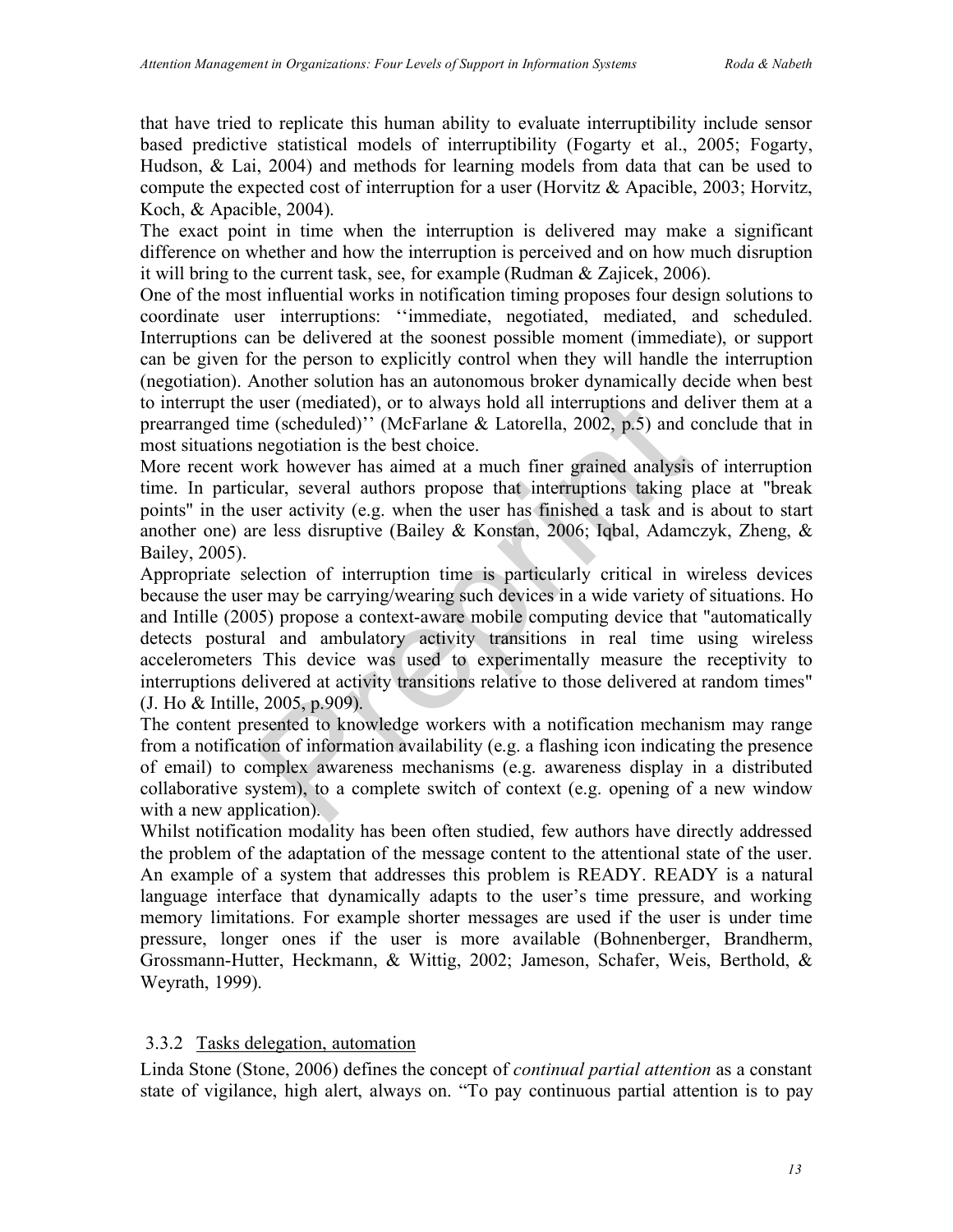partial attention – continuously". This state of continuous awareness is not without mobilising some cognitive resource from the user, in some case causing some stress. Mechanisms automating some processes and for instance supporting this state of "constant vigilance" with less effort contribute to supporting the user at the operational level. Examples of such mechanisms include all the notification mechanism that relieve the user from monitoring resources, such as calendar systems reminding the user just in time of particular deadlines. Portals, rss feeds, and systems aggregating information in a single place, also provide operational support to attention by reducing the number of sources that the users have to monitor.

More generally, systems supporting task delegation reduce the cognitive effort required of the knowledge worker by reducing the complexity and the steps necessary to accomplish a task. We have already discussed above how task continuation may represent a problem in situations of frequent interruption. In that section it was proposed that the system may support knowledge workers by reminding them the continuation plan for a task at resumption time. A further support strategy consists in the, possibly partial, delegation of the action in the plan, to the system itself. For example, when knowledge workers create messages that need to be distributed within a certain community, they may also be allowed to indicate the time of delivery, and the operations that should take place after delivery (for instance the message may be archived after it has been read by all recipients, or a reminder may be sent to recipients who did not reply). The system may take charge of completing some *after delivery* actions. may support knowledge workers by reminding them the c<br>sumption time. A further support strategy consists in the,<br>he action in the plan, to the system itself. For example, v<br>messages that need to be distributed within a cer

### *3.4 Supporting attention at the meta-cognitive level*

Finally individual and group attention may be supported by fostering a better understanding of the way attention is managed. Support at this level consists in the provision of mechanisms helping knowledge workers in observing their current attention related practices, and contribute to the learning process of more attention effective practices.

A first mechanism that can be used consists in displaying a statistical visualization of how knowledge workers are allocating their attention. For instance users may be presented with a graphical representation including information such as the different activities in which they are involved, the time allocated to each activity, the distribution of the their efforts over time (e.g. are knowledge workers allocating long periods or short periods of time to certain activities?), etc. Another types of graphical views may visualize statistics reflecting the number and nature of interruptions, or particular behavioural practices, such as the time between the reception of a message, and the processing of this message by the knowledge worker. This is for instance the approach that has been adopted by Davenport & Beck (Beck & Davenport, 2001; Davenport & Beck, 2001) who have proposed a system named AttentionScape, that maps the attention allocation of the users or of the organization in different dimensions. Some of this information may be private for the individual; other may be presented to the community at large.

A second set of mechanisms supporting attention at the meta-cognitive level consist in diagnostic tools helping to assess the communication or working practice of the knowledge workers, and in particular to measure their level of effectiveness. One of the simplest mechanisms may consist in the comparison of the individual's practices with one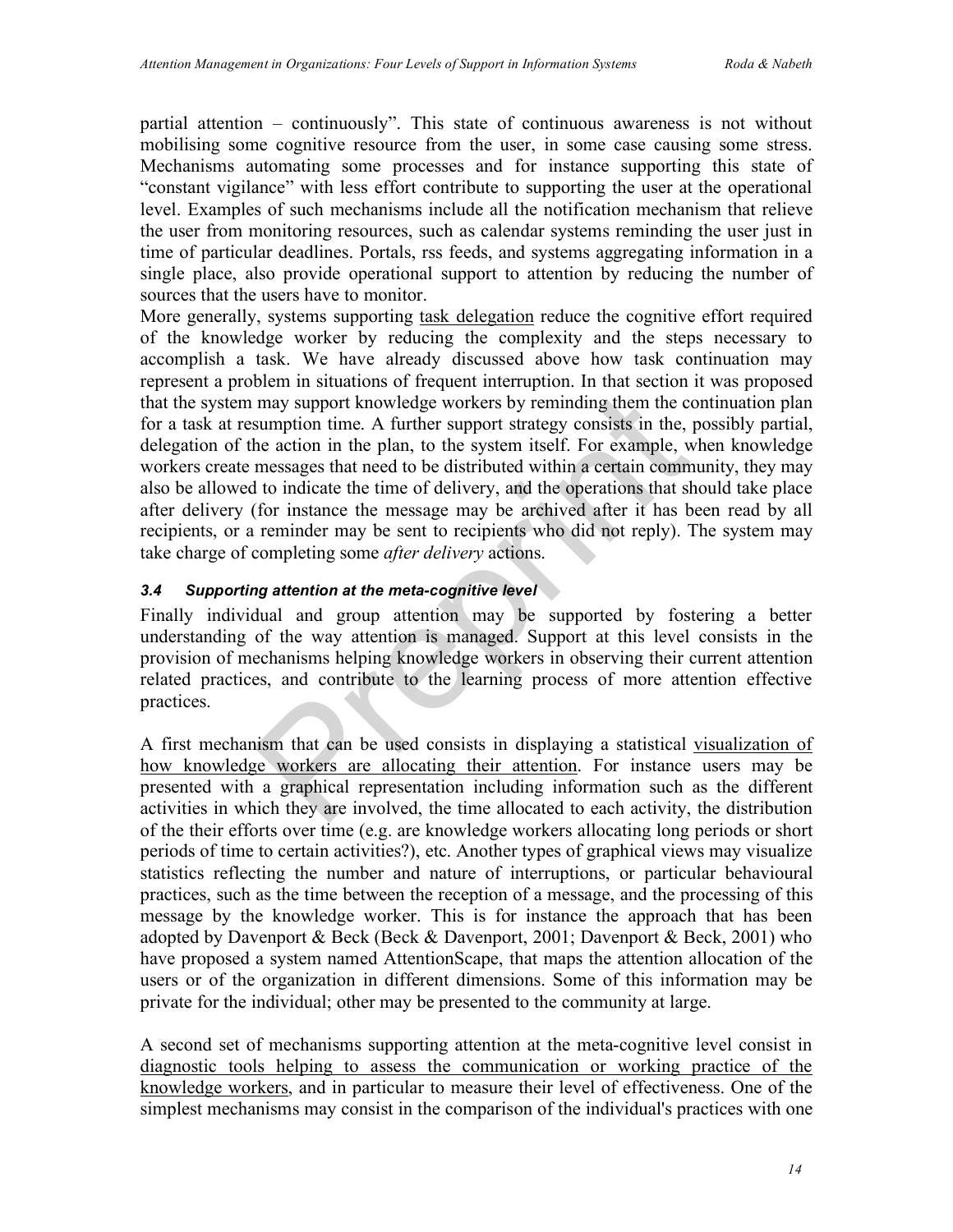another. More sophisticated mechanisms may consist in more intelligent diagnostic tools trying to discover patterns of behaviour and interpret them. Suggestion tools may provide guidance about how to improve a current attention-management practice.

### **4 Conclusions**

Digitally-mediated collaboration and interaction in modern organisations has opened a new range of opportunities for collaboration, improved productivity, knowledge creation, and innovation. Several studies however demonstrate that modern Information and Communication Technologies also place an unprecedented strain on human attentional abilities by increasing considerably the amount of information and interaction the user has to process, and by inducing frequent interruptions, and situations of extreme multitasking. In this paper we have argued that digital environments should have built-in support for appropriate attention allocation both at the level of the individual and of the community. We have analysed such support at four different levels: perceptual, deliberative, operational, and meta-cognitive and we have discussed how computermediated activity in modern organisations has been, or could be enhanced by attentionrelated services at these four levels. The movement and intervals are the real of the individual state in the sevel of the individual state analysed such support at four different lever the perational, and meta-cognitive and we have discussed ty in modern organ

# **5 Acknowledgement**

The work described in this paper was partially sponsored by the EC under the FP6 framework project Atgentive IST-4-027529-STP. We would like to acknowledge the contribution of all project partners.

# **6 References**

- Abowd, G. D., Mynatt, E. D., & Rodden, T. (2002). The human experience. IEEE Pervasive Computing, 1(1), 48-57.
- Adomavicius, G., & Tuzhilin, A. (2005). Toward the next generation of recommender systems: A survey of the state-of-the-art and possible extensions. IEEE Transactions on Knowledge and Data Engineering, 17(6), 734 - 749.
- Argyris, C., & Schon, D. (1978). Organizational learning: A theory of action perspective. Reading, MA: Addison-Wesley.
- Arroyo, E., & Selker, T. (2003). Self-adaptive multimodal-interruption interfaces. Proceedings International Conference on Intelligent User Interfaces (IUI'03), 6-11.
- Bailey, B. P., & Konstan, J. A. (2006). On the need for attention aware systems: Measuring the effects of interruption on task - performance, error rate, and affective state. Computers in Human Behavior, 22(4), 685-708.
- Bailey, B. P., Konstan, J. A., & Carlis, J. V. (2001). The effects of interruptions on task performance, annoyance, and anxiety in the user interface. Proceedings INTERACT '01, 593-601.
- Bandura, A. (1994). Self-efficacy. In V. S. Ramachaudran (Ed.), Encyclopedia of human behavior (Vol. 4, pp. 71-81). New York: Academic Press.
- Bartram, L., Ware, C., & Calvert, T. (2003). Moticons: Detection, distraction and task. International Journal of Human-Computer Studies, 58(5), 515-545.
- Beck, J., & Davenport, T. H. (2001). How corporate leaders can help their companies manage the scarcest resource of all: Attention. Retrieved June 2007, from

http://www.accenture.com/Global/Research\_and\_Insights/Outlook/By\_Alphabet/HowAttention.htm

Belmondo, C. (2006). Ressources attentionnelles and processus de creation de connaissance. In A. Bounfour (Ed.), Capital immatériel, connaissance et performance (pp. 57-86): L'Harmattan.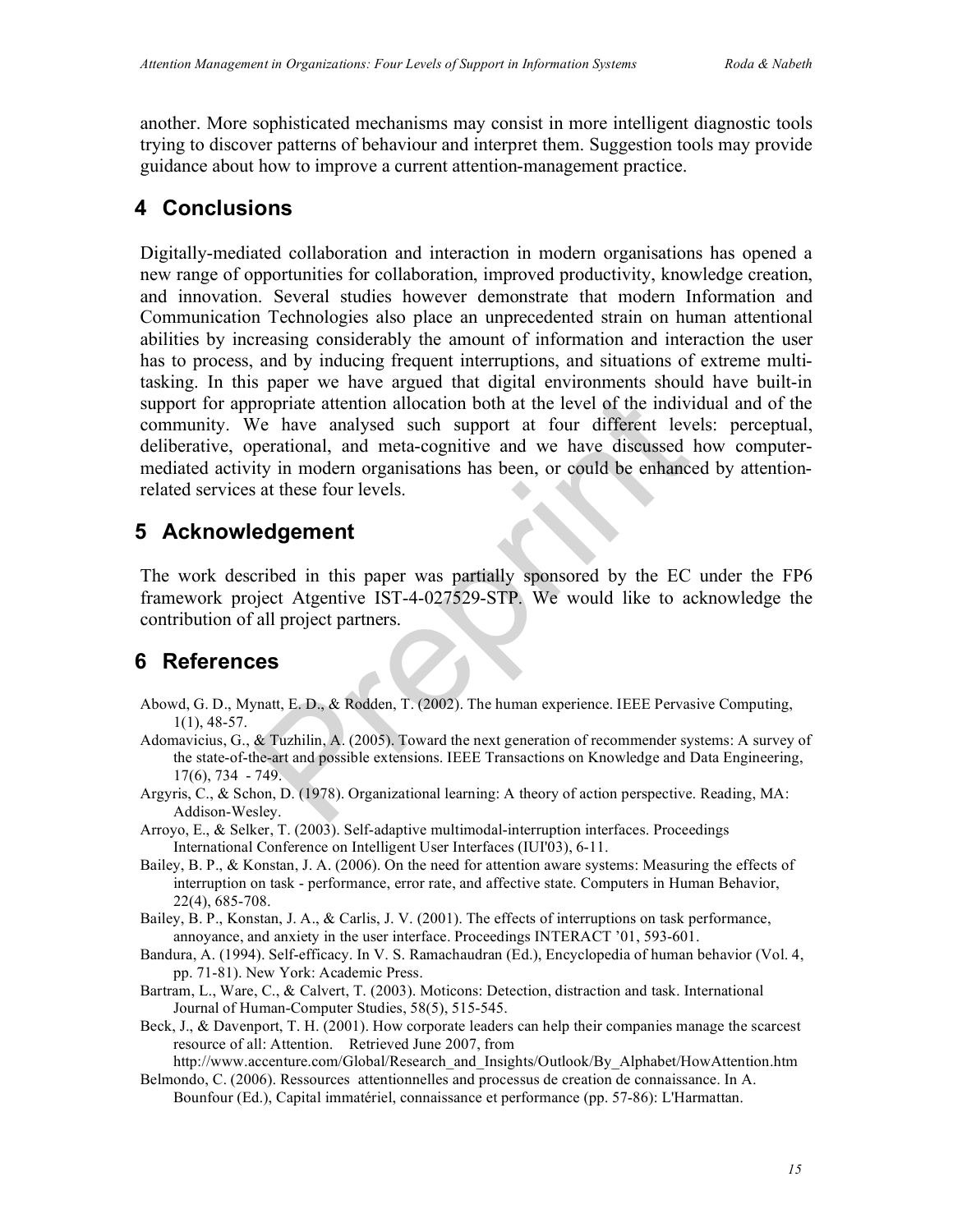- Bier, E. A., Stone, M. C., Pier, K., Buxton, W., & DeRose, T. D. (1993, September). Toolglass and magic lenses: The see-through interface. Proceedings 20th annual conference on Computer graphics and interactive techniques, 73-80.
- Bohnenberger, T., Brandherm, B., Grossmann-Hutter, B., Heckmann, D., & Wittig, F. (2002). Empirically grounded decision-theoretic adaptation to situation-dependent resource limitations. Künstliche Intelligenz., 3, 10-16.
- Brush, B., Bargeron, D., Gupta, A., & Grudin, J. (2001). Notification for shared annotation of digital documents (Technical Report No. MSR-TR-2001-87): Microsoft Research Microsoft Corporation.
- Carroll, J. M., Neale, D. C., Isenhour, P. L., Rosson, M. B., & McCrickard, D. S. (2003). Notification and awareness: Synchronizing task-oriented collaborative activity. International Journal of Human-Computer Studies, 58(5), 605-632.
- Chew, J. (2003). Helping hr apps unlock human capital: Forrester Research, Inc. March 2003.
- Clauzel, D., Roda, C., & Stojanov, G. (2006). Tracking task context to support resumption. Workshop on computer assisted recording, pre-processing, and analysis of user interaction data). Proceedings HCI 2006 - Engage, London, UK.
- Cutrell, E., Czerwinski, M., & Horvitz, E. (2001, July 2001). Notification, disruption, and memory: Effects of messaging interruptions on memory and performance. Proceedings Interact 2001 IFIP Conference on Human-Computer Interaction, Tokyo, Japan.
- Czerwinski, M., Cutrell, E., & Horvitz, E. (2000, 5-8 September 2000). Instant messaging: Effects of relevance and time. Proceedings HCI 2000 University of Sunderland, 71–76.
- Czerwinski, M., & Horvitz, E. (2002). Memory of daily computing events. Proceedings HCI 2002 People and Computers XVI, 230-245.
- Czerwinski, M., Horvitz, E., & Wilhite, S. (2004). A diary study of task switching and interruptions. Proceedings SIGCHI conference on Human factors in computing systems, Vienna, Austria, 175-182.
- Davenport, T. H., & Beck, J. (2001). The attention economy. Harvard Business School Press.
- Dodgson, M. (1993). Organizational learning: A review of some literatures. Organizational Studies, 14(3), 375-394.
- Dunbar, R. I. M. (1993). Coevolution of neocortical size, group size and language in humans. Behavioral and Brain Sciences, 16(4), 681-735.
- Egeth, H., & Yantis, S. (1997). Visual attention: Control, representation, and time course. Annual Review of Psychology, 48, 269-297.
- Erickson, T., Halverson, C., Kellogg, W. A., Laff, M., & Wolf, T. (2002). Social translucence: designing social infrastructures that make collective activity visible. CACM, 45(4), 40 - 44.
- Fogarty, J., Hudson, S. E., Atkeson, C. G., Avrahami, D., Forlizzi, J., Kiesler, S., Lee, J. C., & Yang, J. (2005). Predicting human interruptibility with sensors. ACM Transactions on Computer-Human Interaction, 12(1), 119–146. mski, M., & Horvitz, E. (2001, July 2001). Nonfication, distuption, an<br>interruptions on memory and performance. Proceedings Interact 2001<br>turell, E., & Horvitz, E. (2000, 5-8 September 2000). Instant messagin<br>time. Proceed
- Fogarty, J., Hudson, S. E., & Lai, J. (2004). Examining the robustness of sensor-based statistical models of human interruptibility. Proceedings Proceedings of the SIGCHI conference on Human factors in computing systems, Vienna, Austria, 207-214.
- Fogarty, J., Ko, A. J., Aung, H. H., Golden, E., Tang, K. P., & Hudson, S. E. (2005). Examining task engagement in sensor-based statistical models of human interruptibility. Proceedings Proceedings of the SIGCHI conference on Human factors in computing systems, Portland, Oregon, USA, 331-340.
- Fogarty, J., Lai, J., & Christensen, J. (2004). Presence versus availability: The design and evaluation of a context-aware communication client. Internat. Journal of Human-Computer Studies, 61(3), 299-317.
- Franke, J. L., Daniels, J. J., & McFarlane, D. C. (2002). Recovering context after interruption. Proceedings 24th Annual Meeting of the Cognitive Science Society (CogSci 2002), 310-315.
- Gievska, S., Lindeman, R., & Sibert, J. (2005). Examining the qualitative gains of mediating human interruptions during hci. Proceedings 11th International Conference on Human-Computer Interaction, Las Vegas, Nevada.
- Gillie, T., & Broadbent, D. E. (1989). What makes interruptions disruptive? A study of length, similarity and complexity. Psychological Research Policy, 50, 243-250.
- Gladwell, M. (2000). The tipping point: How little things can make a big difference. Boston, MA: Little, Brown and Company.
- Goldhaber, M. H. (1997). The attention economy and the net. First Monday, 2(4).
- Gonzalez, V. M., & Mark, G. (2004). "constant, constant, multi-tasking craziness": Managing multiple working spheres. Proceedings SIGCHI Human factors in computing systems, Vienna, 113-120.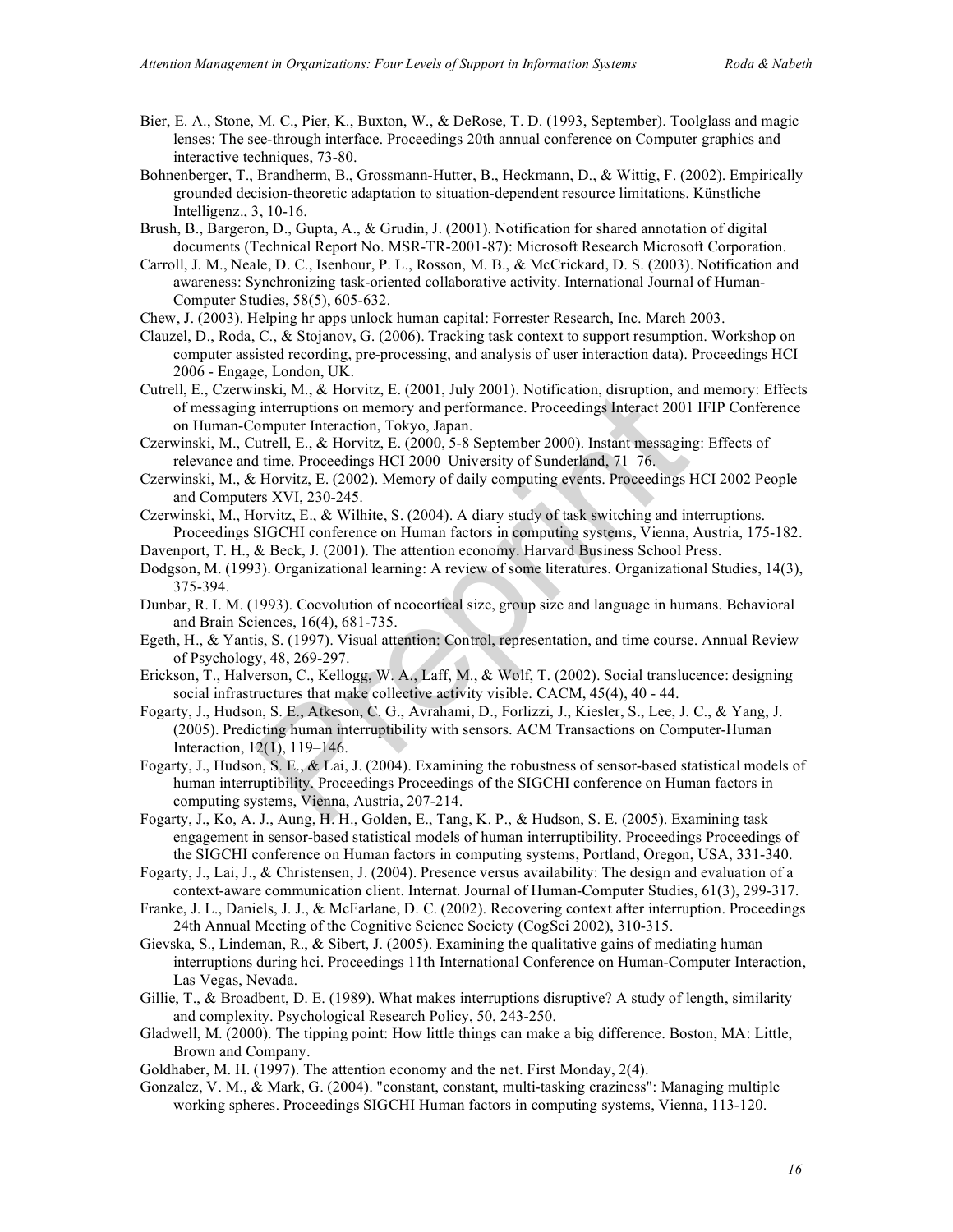Healey, C. G. (2005, December). Perception in visualization. Retrieved 30 June, 2006, from http://www.csc.ncsu.edu/faculty/healey/PP/

- Heylighen, F. (2004). Tackling complexity and information overload: From intelligence amplification and attention economy to the global brain. Technological Forecasting and Social Change, [Submitted](available online at: http://pcp.vub.ac.be/Papers/PapersFH2.html).
- Ho, C., Nikolic, M., Waters, M., & Sarter, N. (2004). Not now! Supporting interruption management by indicating the modality and urgency of pending tasks. Human Factors, 46(3), 399-409.
- Ho, J., & Intille, S. S. (2005). Using context-aware computing to reduce the perceived burden of interruptions from mobile devices. Proceedings SIGCHI conference on Human factors in computing systems, Portland, Oregon, USA, 909-918.
- Horvitz, E., & Apacible, J. (2003). Learning and reasoning about interruption. Proceedings 5th International Conference On Multimodal Interfaces, Vancouver, British Columbia, Canada, 20 - 27.
- Horvitz, E., Kadie, C., Paek, T., & Hovel, D. (2003). Models of attention in computing and communication: From principles to applications. Communications of the ACM, 46(3), 52-59.
- Horvitz, E., Koch, P., & Apacible, J. (2004, November 2004). Busybody: Creating and fielding personalized models of the cost of interruption. Proceedings Conference on Computer Supported Cooperative Work, Chicago, Illinois.
- Horvitz, E., Koch, P., Kadie, C. M., & Jacobs, A. (2002, July 2002). Coordinate: Probabilistic forecasting of presence and availability. Proceedings Eighteenth Conference on Uncertainty and Artificial Intelligence, Edmonton, Alberta, 224-233.
- Hudson, J. M., Christensen, J., Kellogg, W. A., & Erickson, T. (2002, April 20-25). "i'd be overwhelmed, but it's just one more thing to do": availability and interruption in research management. Proceedings SIGCHI conference on Human factors in computing systems, Minneapolis, USA, 97 - 104.
- Iqbal, S. T., Adamczyk, P. D., Zheng, X. S., & Bailey, B. P. (2005). Towards an index of opportunity: Understanding changes in mental workload during task execution. Proceedings Proceedings of the SIGCHI conference on Human factors in computing systems, Portland, Oregon, USA, 311-320.
- Jameson, A., Schafer, R., Weis, T., Berthold, A., & Weyrath, T. (1999). Making systems sensitive to the user's time and working memory constraints. In Proceedings of the 4th international conference on intelligent user interfaces (pp. 79-86). Los Angeles, California, United States: ACM Press. modes or the cost or intertuption. Proceedings Conference on Compu<br>
Work, Chicago, Illinois.<br>
P., Kadie, C. M., & Jacobs, A. (2002, July 2002). Coordinate: Probab<br>
Individual availability. Proceedings Eighteenth Conference
- Kaptelinin, V., & Czerwinski, M. (Eds.). (2007). Beyond the desktop metaphor designing integrated digital work environments: MIT Press.
- Kvavilashvili, L., Messer, D. J., & Ebdon, P. (2001). Prospective memory in children: The effects of age and task interruption. Developmental Psychology, 37(3), 418-430.
- Lester, J., Converse, S., Kahler, S., Barlow, T., Stone, B., & Bhogal, R. (1997). The persona effect: Affective impact of animated pedagogical agents. Proceedings CHI '97, 359-366.
- Mark, G., Gonzalez, V. M., & Harris, J. (2005). No task left behind? Examining the nature of fragmented work. Proceed. SIGCHI conference on Human factors in computing systems, Portland OR, 321-330.
- Marlow, C., Naaman, M., Boyd, D., & Davis, M. (2006). Tagging paper, taxonomy, flickr, academic article, toread. Proceedings Hypertext 2006, New York.
- Marsh, R. L., Hicks, J. L., & Bryan, E. S. (1999). The activation of un-related and canceled intentions. Memory & Cognition, 27(2), 320-327.
- Maslach, C., Schaufeli, W. B., & Leiter, M. P. (2001). Job burnout. Annual Review of Psychology, 52, 397-422.
- McAfee, A. P. (2006). Enterprise 2.0: The dawn of emergent collaboration. Sloan Management Review, 47(3), 21-28.
- McCrickard, D. S., Catrambone, R., Chewar, C. M., & Stasko, J. T. (2003). Establishing tradeoffs that leverage attention for utility: Empirically evaluating information display in notification systems. International Journal of Human-Computer Studies, 58(5), 547-582.
- McCrickard, D. S., & Chewar, C. M. (2003). Attuning notification design to user goals and attention costs. Communications of the ACM, 46(3), 67-72.
- McFarlane, D. C., & Latorella, K. A. (2002). The scope and importance of human interruption in humancomputer interaction design. Human-Computer Interaction, 17(1), 1-62.
- Meacham, J. A., & Leiman, B. (1982). Remembering to perform future actions. In U. Neisser (Ed.), Memory observed: Remembering in natural contexts (pp. 327-336). San Francisco: Freeman.
- Miller, G. (1956). The magical number seven, plus or minus two. Psychological Review, 63, 81-97.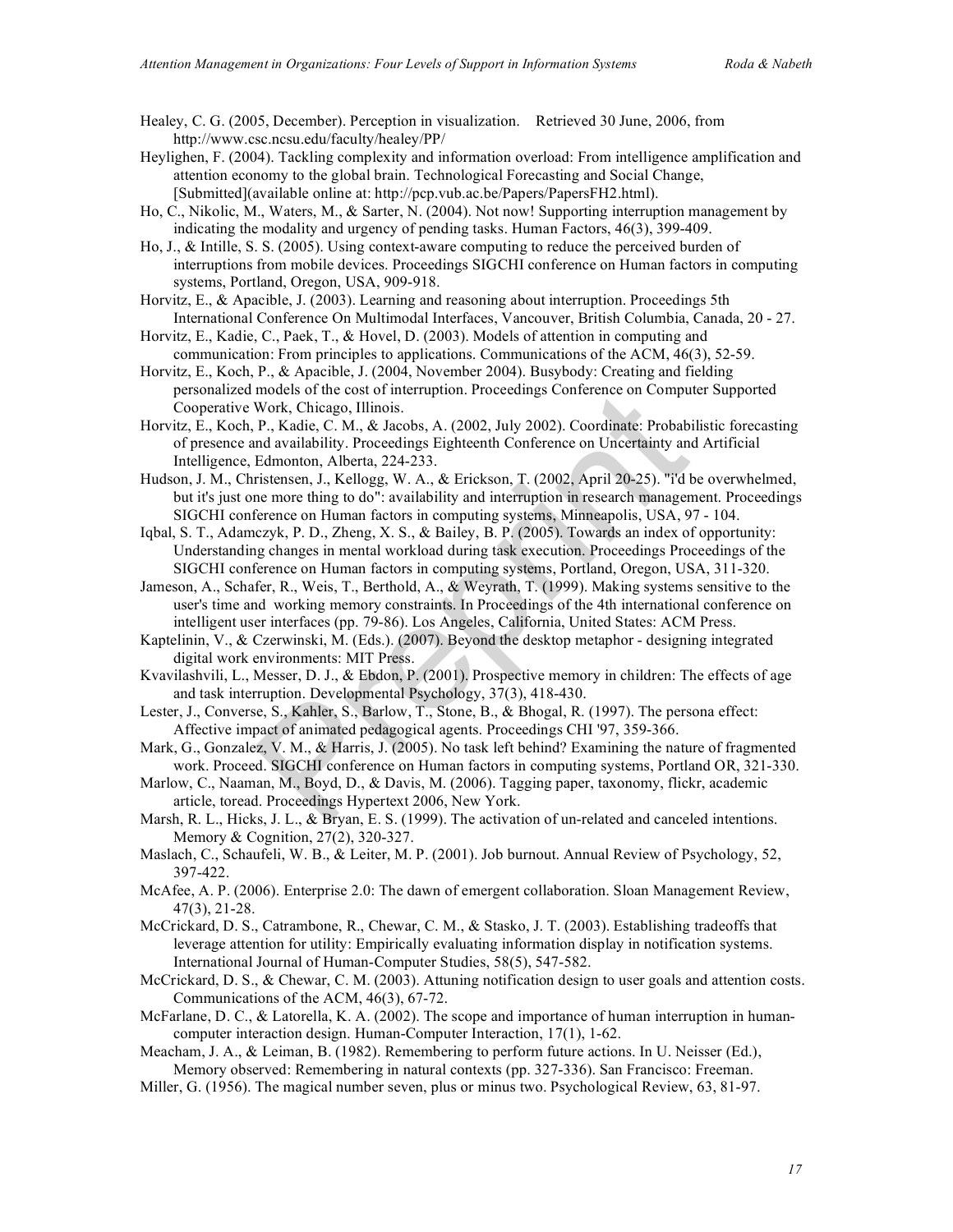Nabeth, T., & Roda, C. (2006). Les espaces sociaux virtuels: Approches, pratiques émergentes et perspectives. In A. Bounfour (Ed.), Capital immatériel, connaissance et performance (pp. 225-265): L'Harmattan.

- Nagata, S. F. (2003). Multitasking and interruptions during mobile web tasks. Proceedings 47th Annual Meeting of the Human Factors and Ergonomics Society, 1341-1345.
- Nardi, B., Whittaker, S., & Schwarz, H. (2000). It's not what you know, it's who you know: Work in the information age. First Monday, May 2000.
- Nisbett, R. E. (2003). Geography of thought: How asians and westerners think differently, and why. New York: Free Press.
- Nonaka, I., & Takeuchi, H. (1995). The knowledge-creating company. Oxford University Press.
- O'Conaill, B., & Frohlich, D. (1995). Timespace in the workplace: Dealing with interruptions. Proceedings CHI '95 Conference Companion, Denver, CO, 262-263.
- O'Reilly, T. (2005). What is web 2.0 design patterns and business models for the next generation of software. Retrieved 09/30/2005, from

http://www.oreillynet.com/pub/a/oreilly/tim/news/2005/09/30/what-is-web-20.html

- Obermayer, R. W., & Nugent, W. A. (2000). Human-computer interaction for alert warning and attention allocation systems of the multi-modal watchstation. Proceedings SPIE 2000
- Picard, R. W. (1997). Affective computing. Cambridge, MA: MIT Press.
- Picard, R. W. (2004). Human responses to technology scrutinized. The Washington Post.
- Rensink, R. A. (2000). Seeing, sensing, and scrutinizing. Vision Research, 40(10-12), 1469-1487.
- Robertson, T. J., Prabhakararao, S., Burnett, M., Cook, C., Ruthruff, J. R., Beckwith, L., & Phalgune, A. (2004). Impact of interruption style on end-user debugging. Proceedings SIGCHI conference on Human factors in computing systems, Vienna, Austria, 287-294.
- Roda, C., & Nabeth, T. (2007). Supporting attention in learning environments: Attention support services, and information management. Proceedings Second European Conference on Technology Enhanced Learning (EC-TEL 2007), Crete, Greece, Forthcoming. , & Nugent, w. A. (2000). Human-computer interaction for aiert warn<br>terms of the multi-modal watchstation. Proceedings SPIE 2000<br>77). Affective computing. Cambridge, MA: MIT Press.<br>49). Human responses to technology scruti
- Roda, C., Stojanov, G., & Clauzel, D. (2006). Mind-prosthesis metaphor for design of human-computer interfaces that support better attention management. Proceedings AAAI 2006 Fall Symposia on "Interaction and Emergent Phenomena in Societies of Agents", Arlington, Virginia, 52-59.
- Roda, C., & Thomas, J. (2006). Attention aware systems: Theories, applications, and research agenda. Computers in Human Behavior, 22(4), 557–587.
- Rubinstein, J. S., Meyer, D. E., & Evans, J. (2001). Executive control of cognitive processes in task switching. Journal of Experimental Psychology: Human Perception and Performance, 27(4), 763-797.
- Rudman, P., & Zajicek, M. (2006). Autonomous agent as helper helpful or annoying? Proceedings IAT 2006 - IEEE/WIC/ACM International Conference on Intelligent Agent Technology, Hong Kong
- Schroeder, R., & Axelsson, A. (Eds.). Avatars at work and play: Collaboration and interaction in shared virtual environments: Springer-Verlag New York, Inc., Secaucus, NJ, 2.
- Sellen, A. J., Louie, G., Harris, J. E., & Wilkins, A. J. (1996). What brings intentions to mind? An in situ study of prospective memory. Memory & Cognition, 5(4), 483-507.
- Senge, P. (1994). The fifth discipline: The art and practice of the learning organization. Doubleday.
- Sifry, D., Marks, K., Çelik, T., & Hayes, E. (2006). Attention.Xml. Retrieved 30 June, 2006, from http://developers.technorati.com/wiki/attentionxml
- Speier, C., Vessey, I., & Valacich, J. S. (2003). The effects of interruptions, task complexity, and information presentation on computer-supported decision-making performance. Decision Sciences, 34(4), 771-797.
- Stone, L. (2006). Linda stone's thoughts on attention and specifically, continuous partial attention. Retrieved June 2007, from http://continuouspartialattention.jot.com/WikiHome
- Summers, L., & Dahod, S. (2003). You've got the power: Using goal-driven performance management to empower. from http://www.workinfo.com/free/Downloads/141.htm
- Toet, A. (2006). Gaze directed displays as an enabling technology for attention aware systems. Computers in Human Behavior, 22(4), 615-647.
- Vertegaal, R., Chen, D., Shell, J., & Mamuji, A. (2006). Designing for augmented attention: Towards a framework for attentive user interfaces. Computers in Human Behavior, 22(4), 771-789.
- Wolfe, J., Klempen, N., & Dahlen, K. (2000). Postattentive vision. Journal of Experimental Psychology: Human Perception & Performance, 26(2), 693-716.